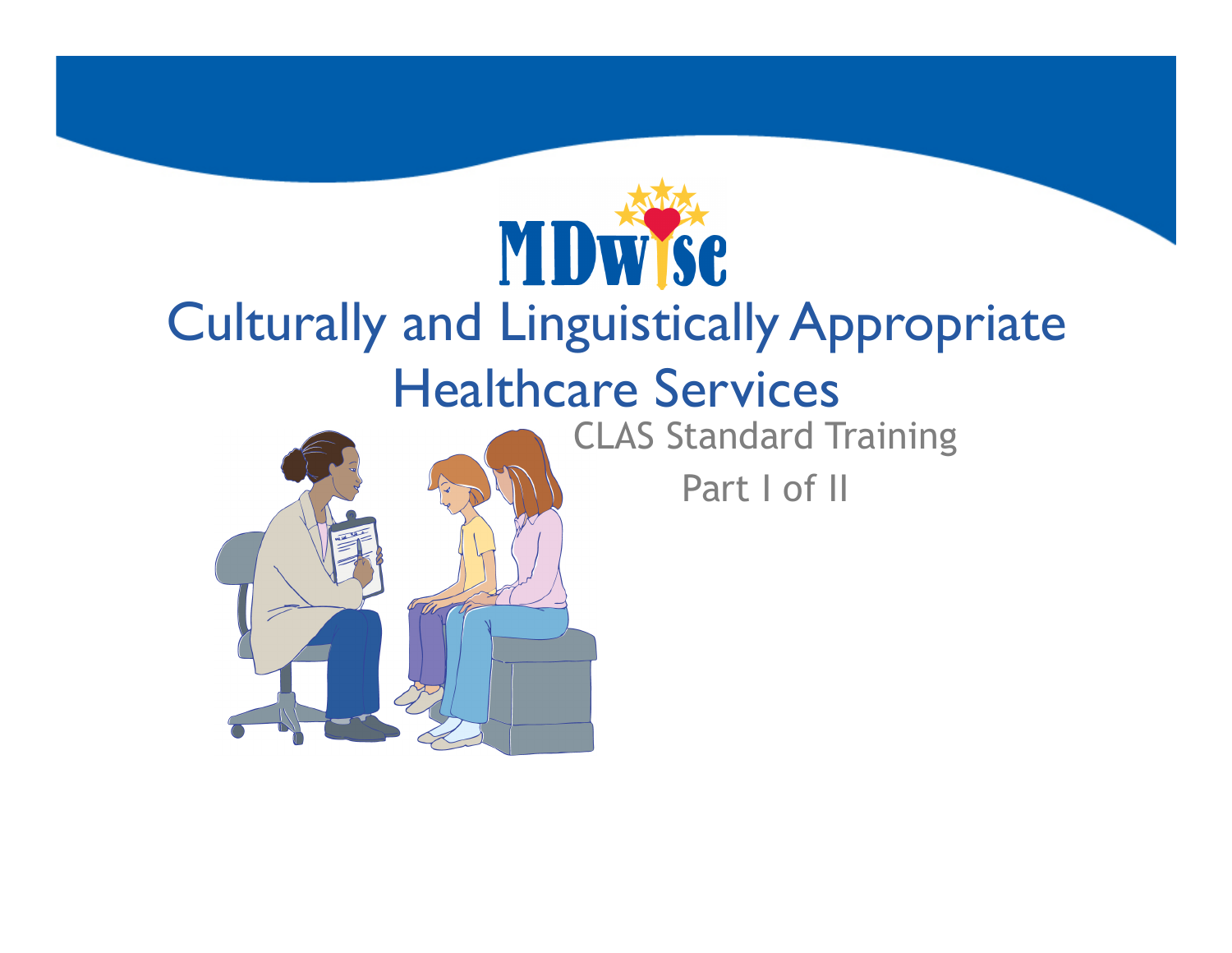#### Agenda

- **Cultural Awareness** 
	- Diversity
	- Culture
	- Cultural Competence
- **Effects of Culture on Health Care** 
	- Disparities
- **Federal Legislation**
- Cultural Competency in Health Care Standards
	- CLAS (federal)
	- NCQA (accreditation)

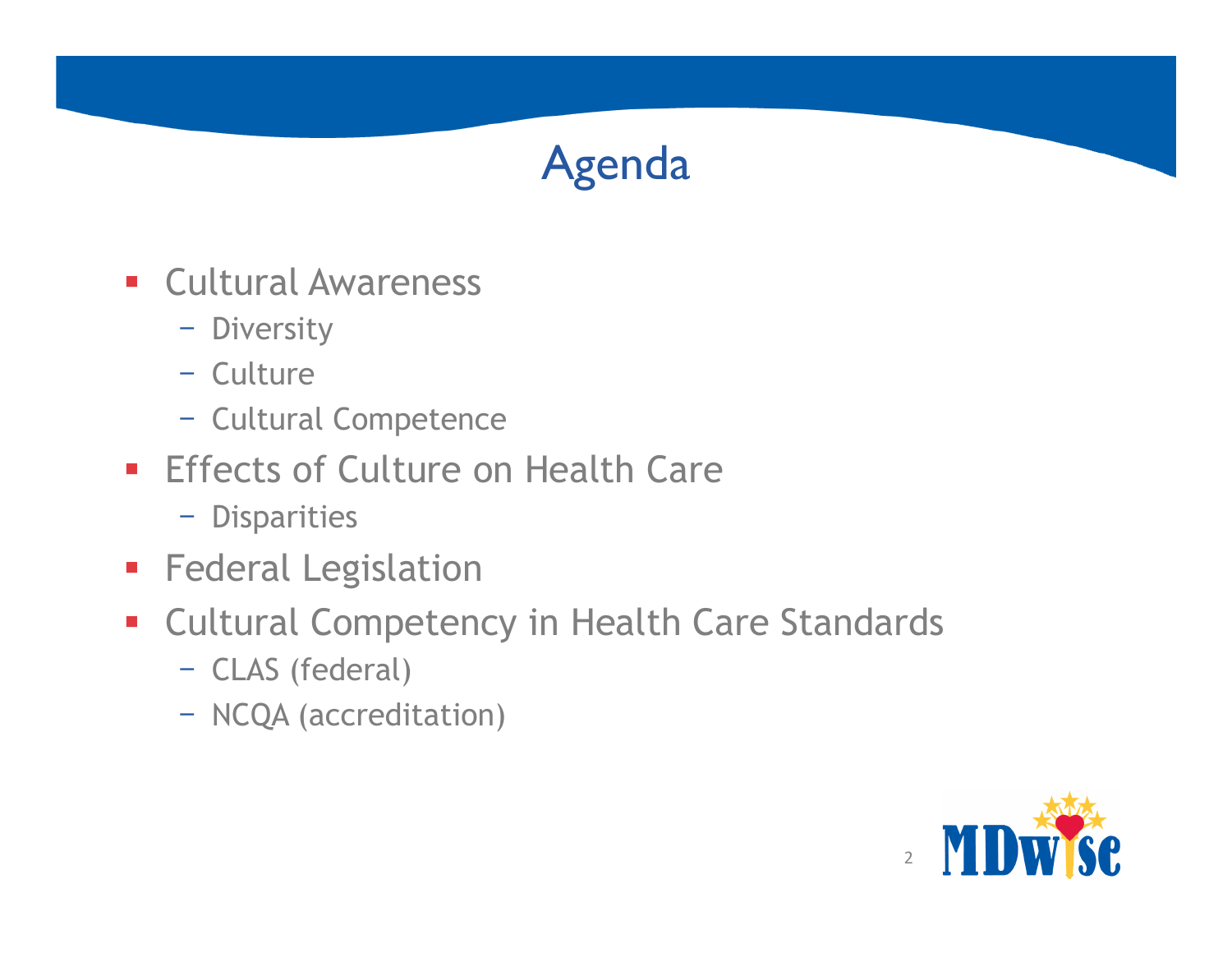## **CULTURAL AWARENESS**

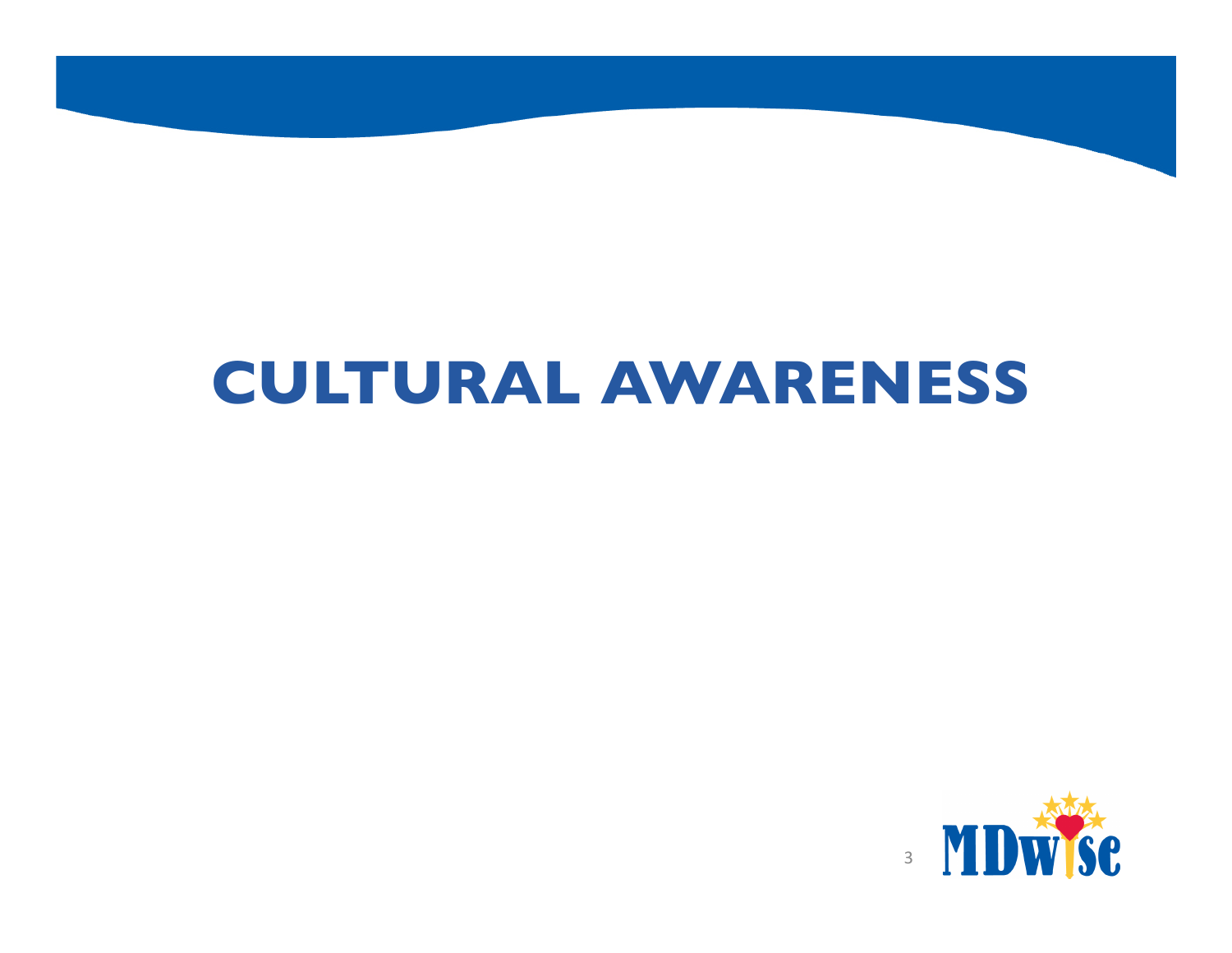#### **Diversity**

- The condition of having or being composed of differing elements or qualities: variety; *especially* : the inclusion of different types of people (as people of different races or cultures) in a group or organization
	- e.g. programs intended to promote diversity in schools/ workplace
- **An instance of being composed of differing elements or** qualities: an instance of being diverse
	- e.g. a diversity of opinions or personalities

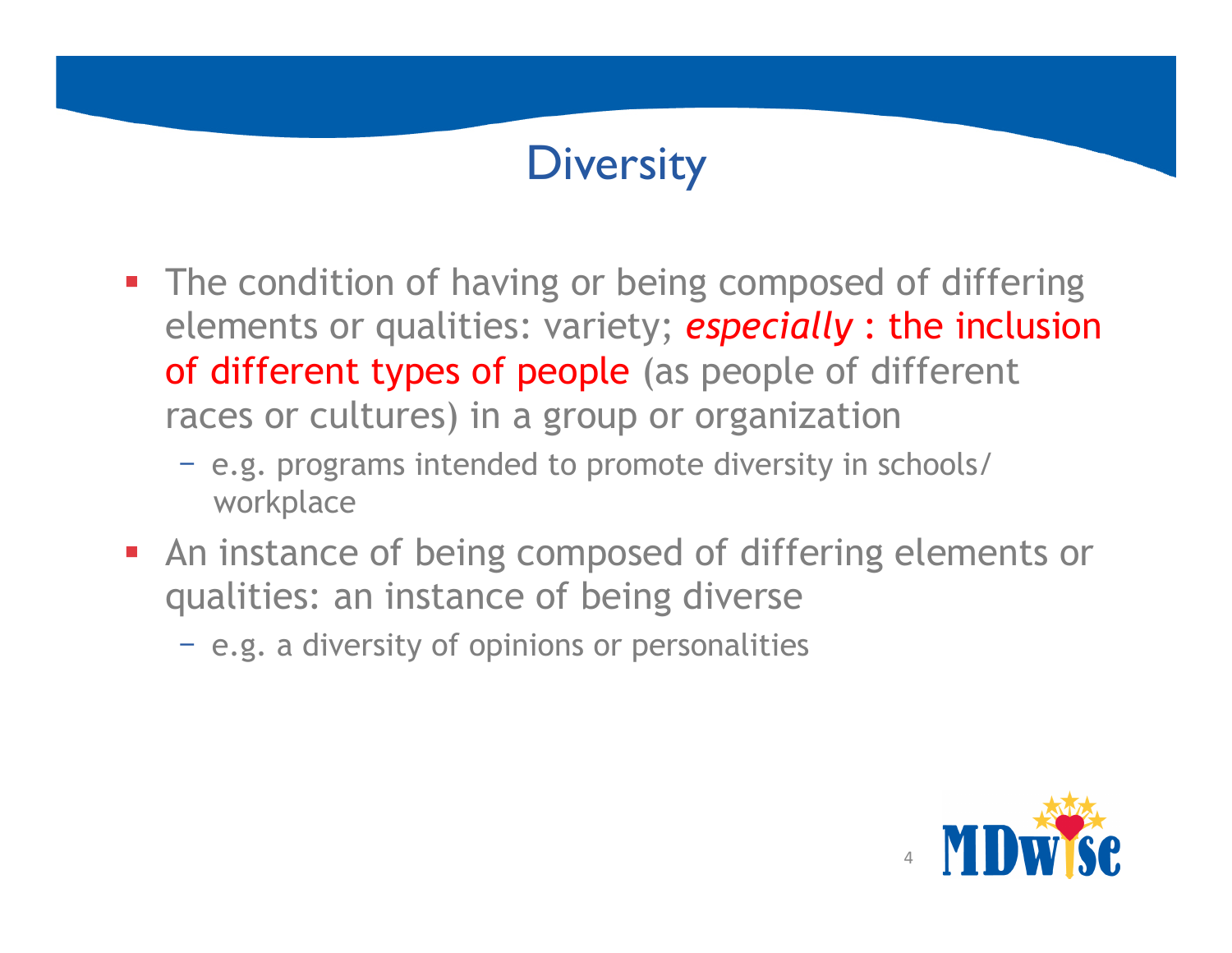# Facets of Diversity Gender Race Ethnicity Age Physical and Reflection Race Physical and Mental Ability Sexual Orientation Language Veteran Status Religious Beliefs Marital Status Parental Status Education Income Occupation Geographic Location

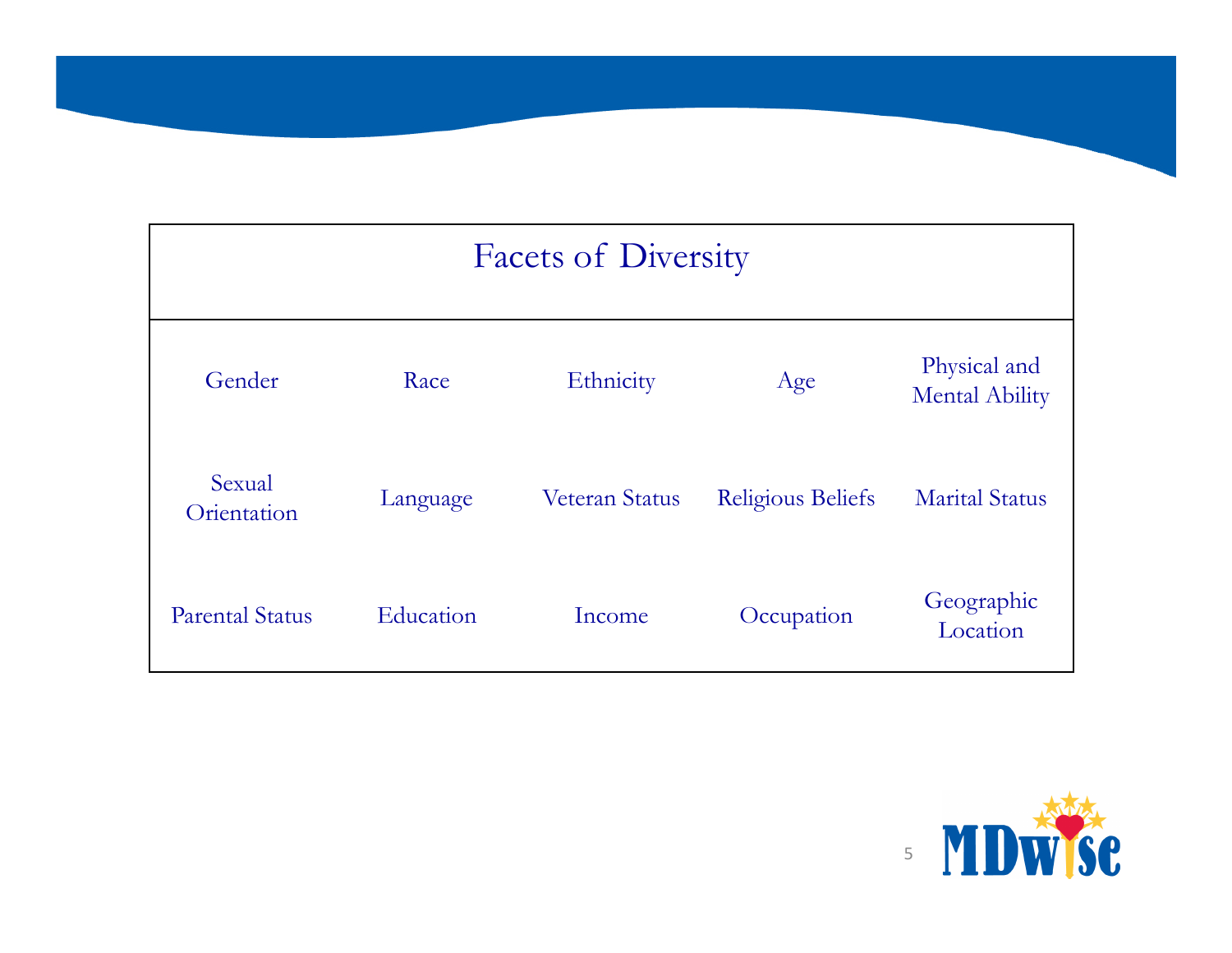#### **Culture**

- **the behaviors and beliefs** characteristic of a particular social, ethnic, or age group: the youth culture; the drug culture.
	- Shared values
	- Beliefs
	- Standards
	- Language
	- Thinking patterns
	- Behavioral norms (clothing styles, body language)
	- Communications styles, etc.
- Guides decisions and actions of a group through time

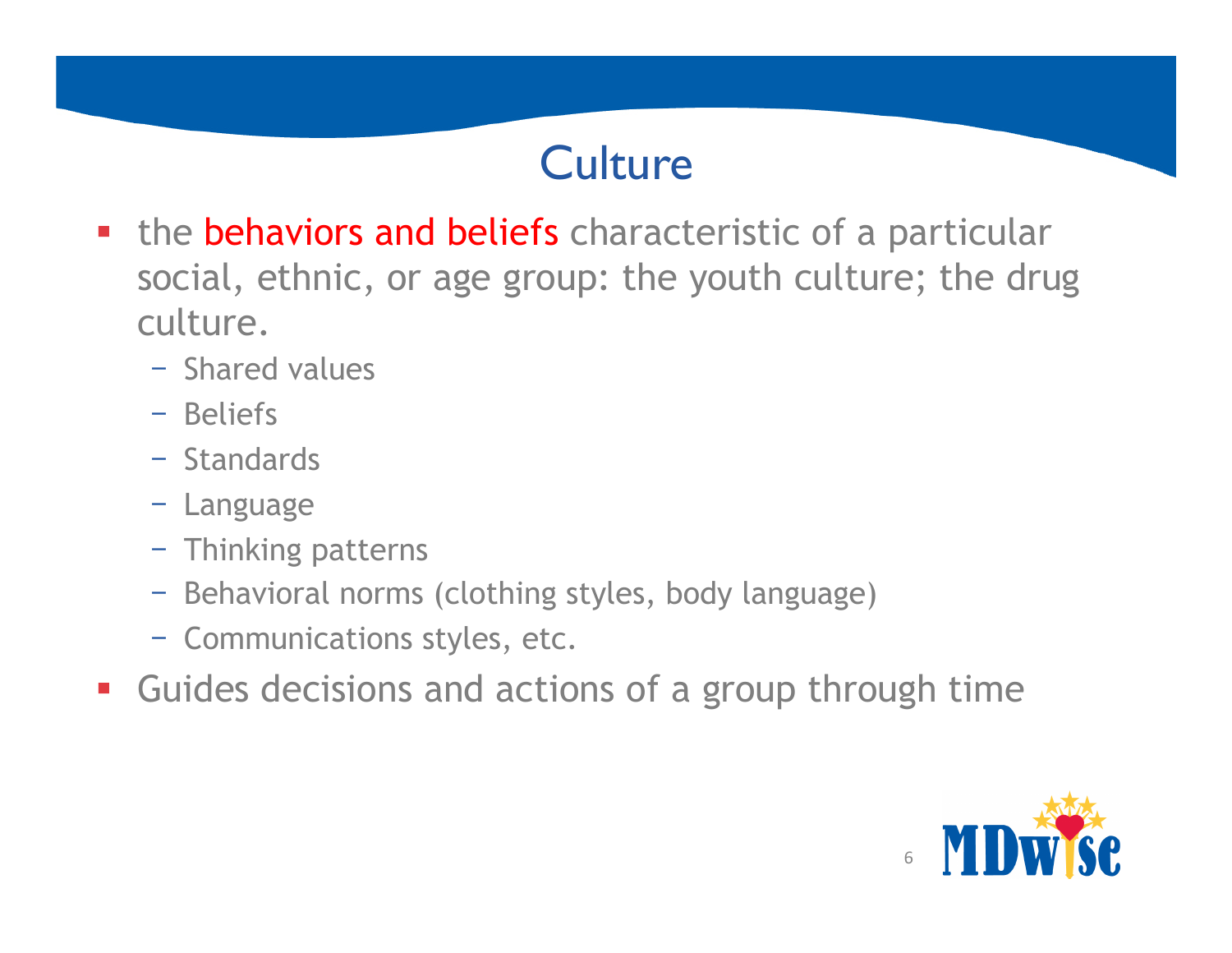### Cultural Competency

§ The Office of Minority Health defines **cultural competency**  as:

A set of congruent behaviors, attitudes, and policies that come together in a system, agency, or among professionals that enables effective work in cross-cultural situations.

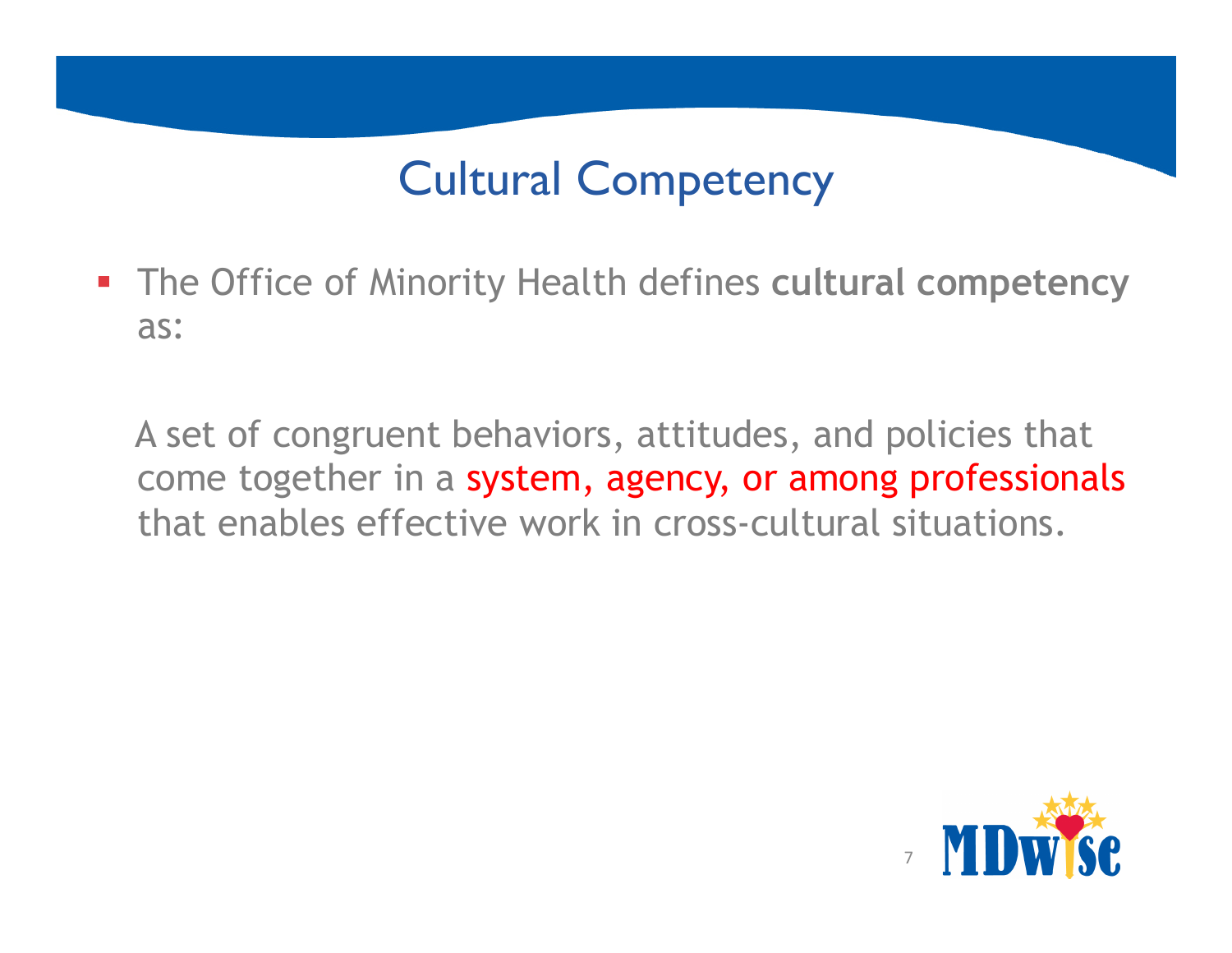#### Cultural Differences

■ Every culture has different norms and mores (customs) regarding their approach and these also apply to how they approach health care.

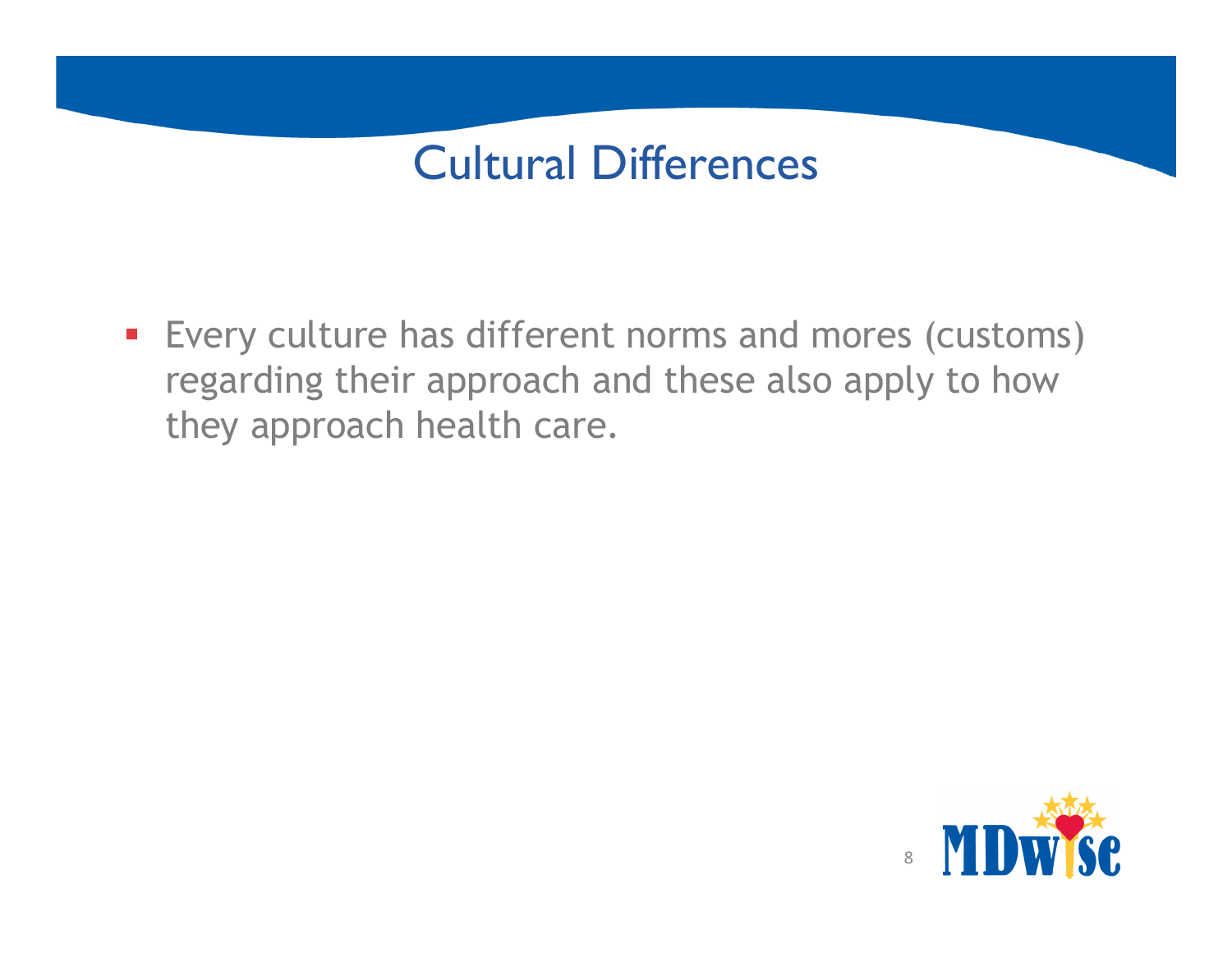#### Examples of Cultural Differences

- **Anglo American**: Prenatal care is generally sought. The husband or domestic partner is usually the preferred labor partner.
- **Asian:** The patient's "birth partner" may be her mother-in-law or other female relatives.
- **East Indian:** Pregnant Hindu women are often encouraged to eat nuts, raisins, coconuts, and fruit to have a healthy beautiful baby.
- **Hispanic:** Pregnancy is seen as a normal condition, so prenatal care may not be sought. The woman's mother may be the preferred birthing partner.

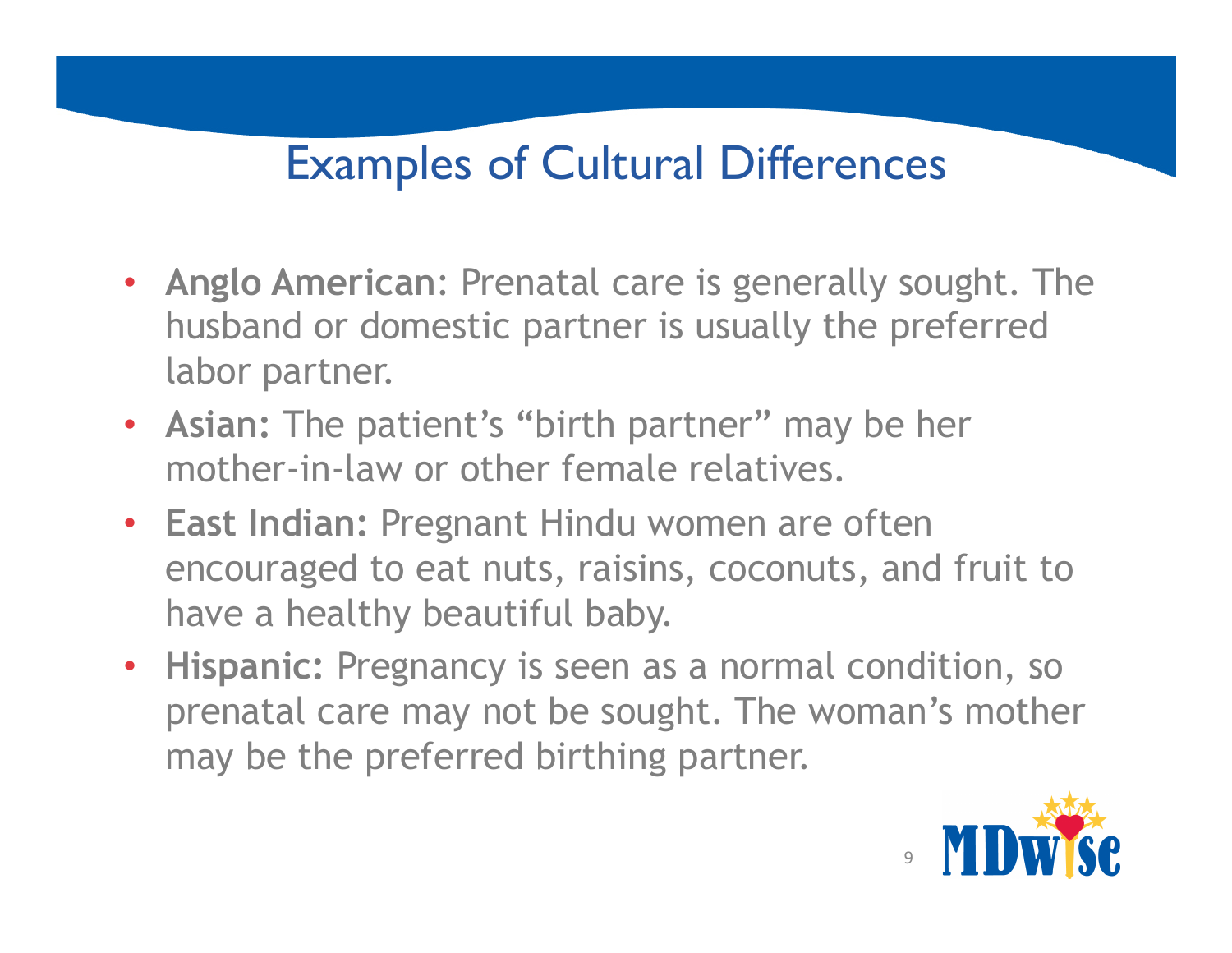#### Examples of Cultural Differences

- **Middle Eastern:** Patients might not make many preparations for birth. They may be very loud and expressive during labor and delivery.
- **Native American:** A female relative may be the birth attendant. Stoicism is encouraged during labor and delivery.
- **Russian:** A female relative is often the preferred labor and delivery partner. They tend to have a high pain threshold and stoic attitude.
- **Southeast Asians:** They may not give an accurate count of pregnancies because many only count live births. Some Hmong new mothers may want to take home the placenta for burial. 10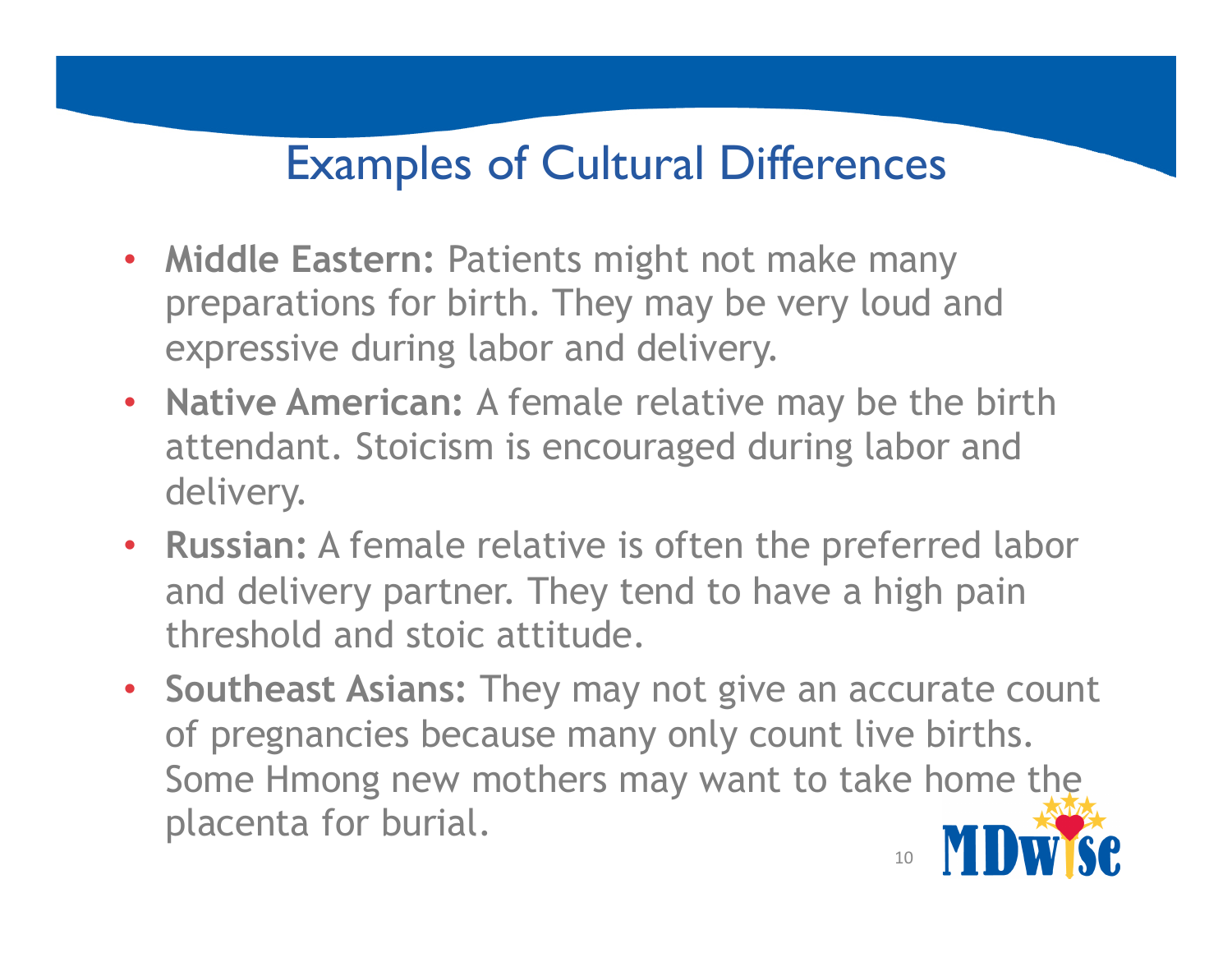# **WHY FOCUS ON CULTURAL COMPETENCY?**

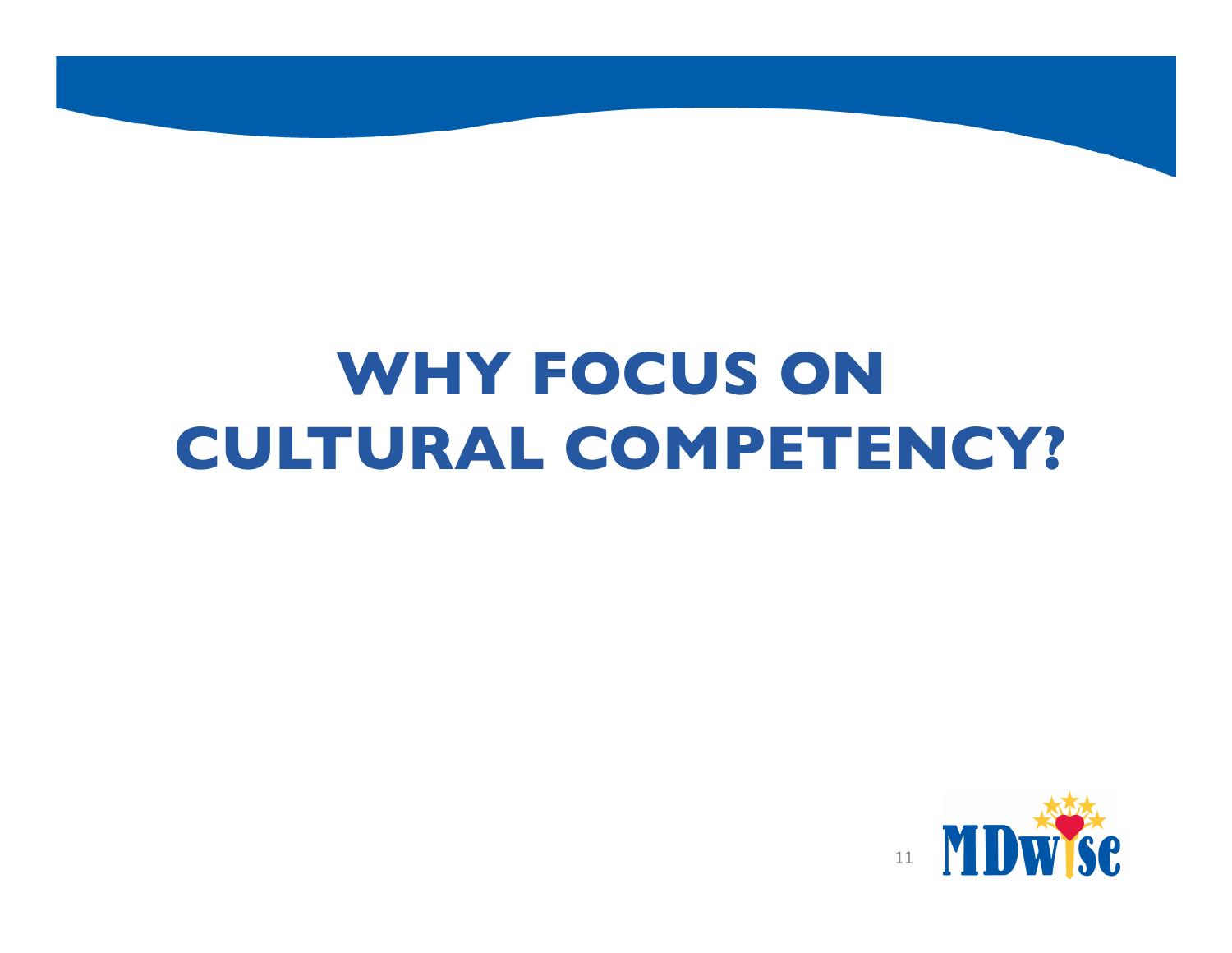#### The Importance of Cultural Competency

- The increasing population growth of racial and ethnic communities, each with its own cultural traits and health profiles, presents a challenge to the health care delivery service industry in our country.
- **In order for all Americans to receive equal access to** quality health care, we need to create a culturally competent health care system.

*-The Office of Minority Health* 

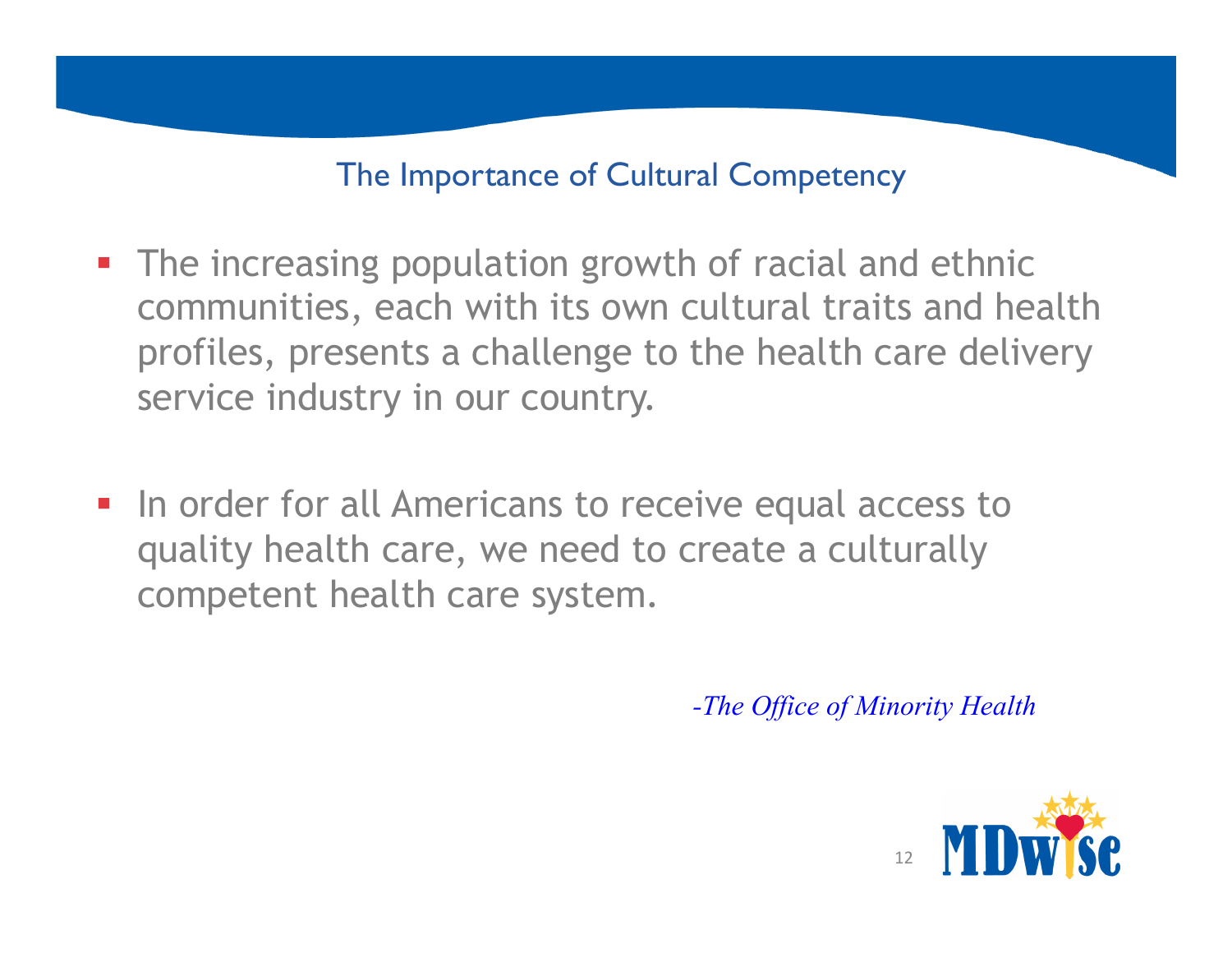### Changing Demographics

**Based on 2010 census data, the US Census Bureau estimates that between 2012 and 2060:** 

- The non-Hispanic white population is projected to peak in 2024. Unlike other race or ethnic groups, its population is projected to slowly decrease, falling by nearly 20.6 million from 2024 to 2060.
- The Hispanic population would more than double from 2012 to 2060. By 2060, nearly one in three U.S. residents would be Hispanic, up from about one in six today.
- § The black population is expected to increase from 41.2 million to 61.8 million over the same period. Its share of the total population would rise slightly, from 13.1 percent in 2012 to 14.7 percent in 2060.
- The Asian population is projected to more than double, by 2060, with its share of nation's total population climbing from 5.1 percent to 8.2 percent in the same period.

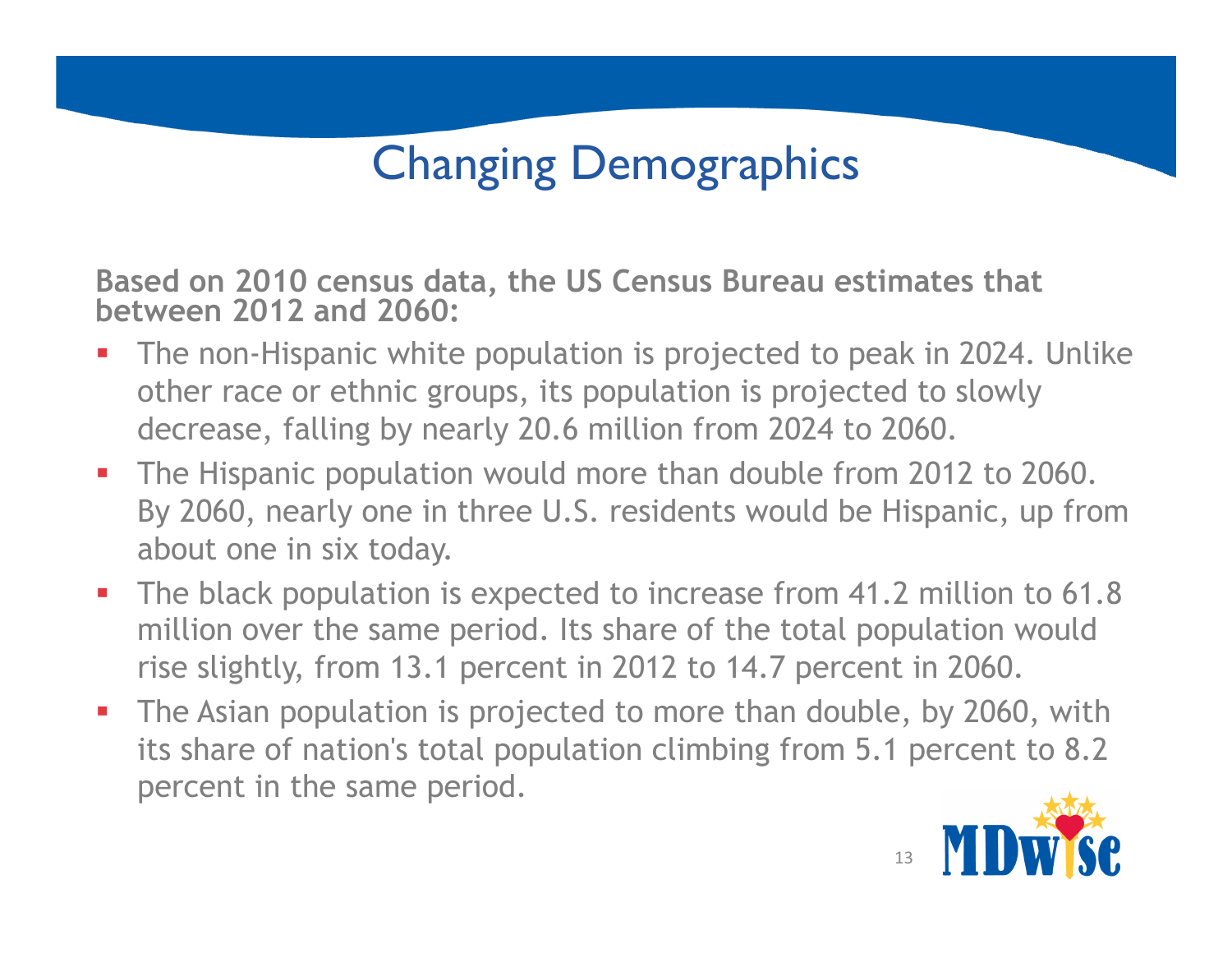### Changing Demographics



*- US Census Bureau* 

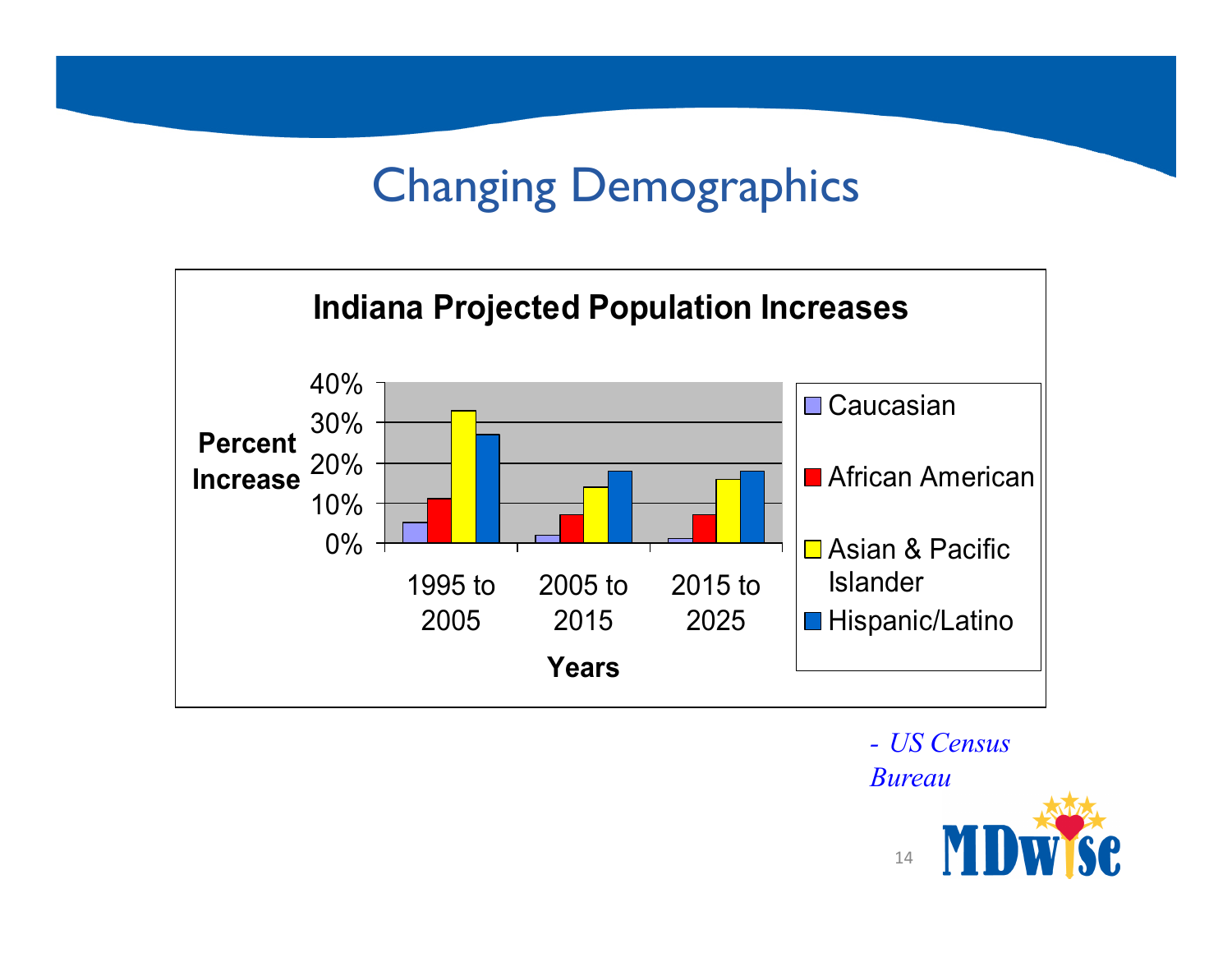# **EFFECTS OF CULTURE ON HEALTHCARE**

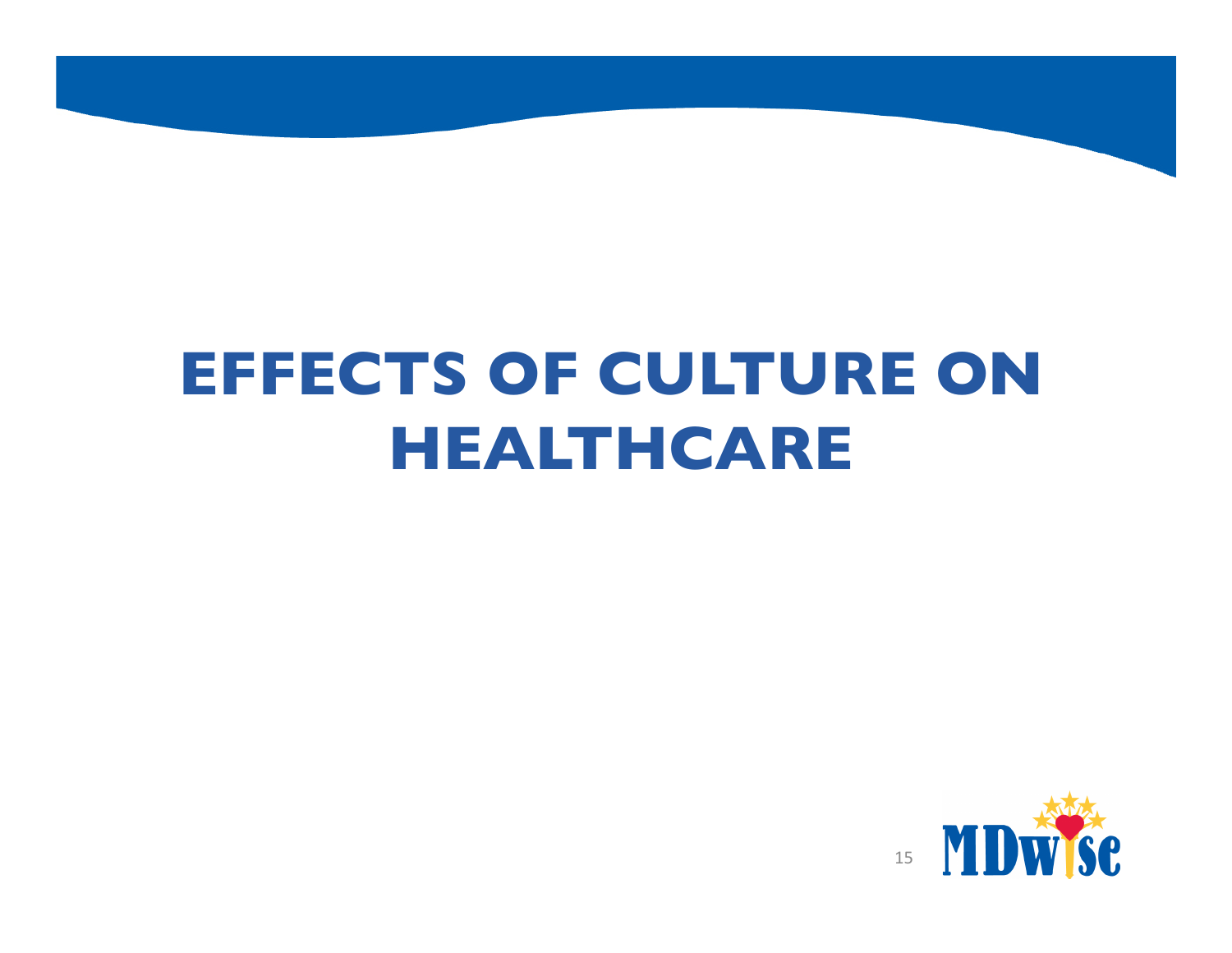#### Effects of Culture

**Culture may influence:** 

- Health, healing, and wellness belief systems.
- § How illness, disease, and their causes are perceived by the patient, patient's family, and community.
- **The behaviors of patients who are seeking healthcare and** their attitudes toward health care providers.
- **•** The delivery of services by the provider who looks at the world through his or her own limited set of values, which can compromise access for patients from other cultures.

*-The Office of Minority Health* 

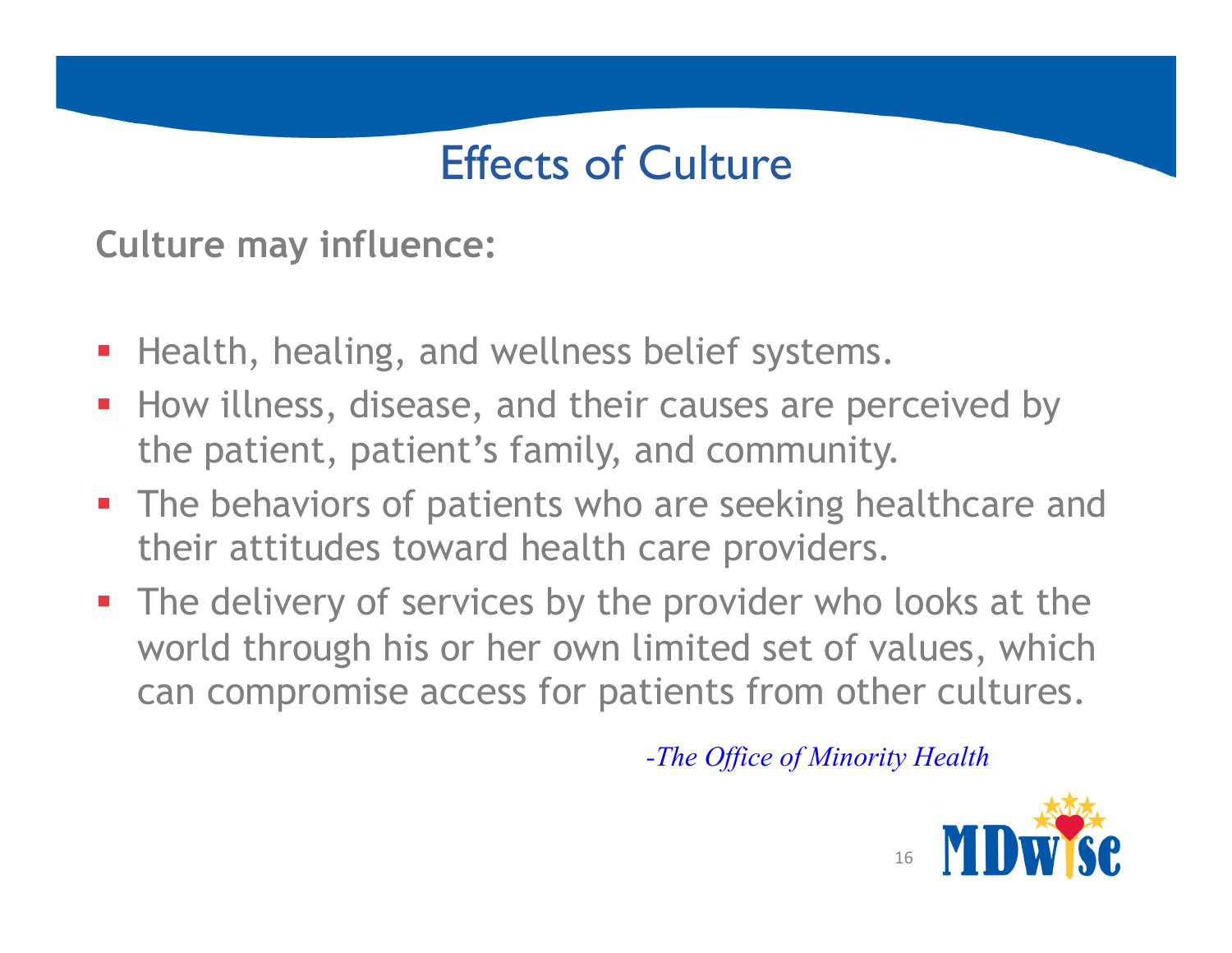#### Effects of Culture

**Culture defines how:** 

- **Health care information is received.**
- Rights and protections are exercised.
- What is considered to be a health problem.
- How symptoms and concerns about the problem are expressed.
- Who should provide treatment for the problem.
- What type of treatment should be given.

*-The Office of Minority Health* 

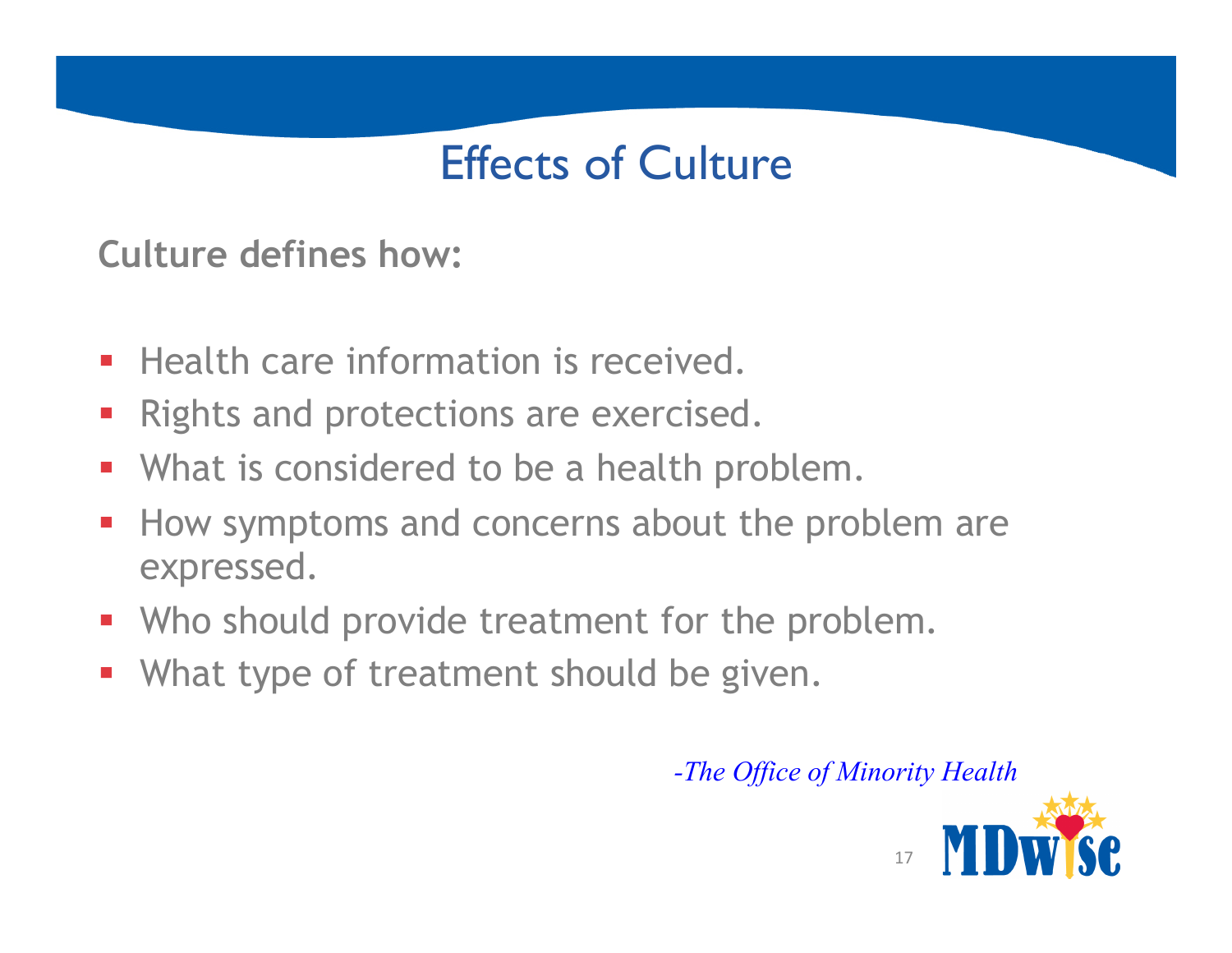### Health Disparity

- Health disparities are population-specific differences in the presence of disease, health outcomes, or access to health care.
- **Health disparities are well documented in minority** populations such as Blacks or African-Americans, Native Americans, Asian Americans, and Hispanics/Latinos.

- *Wikipedia* 

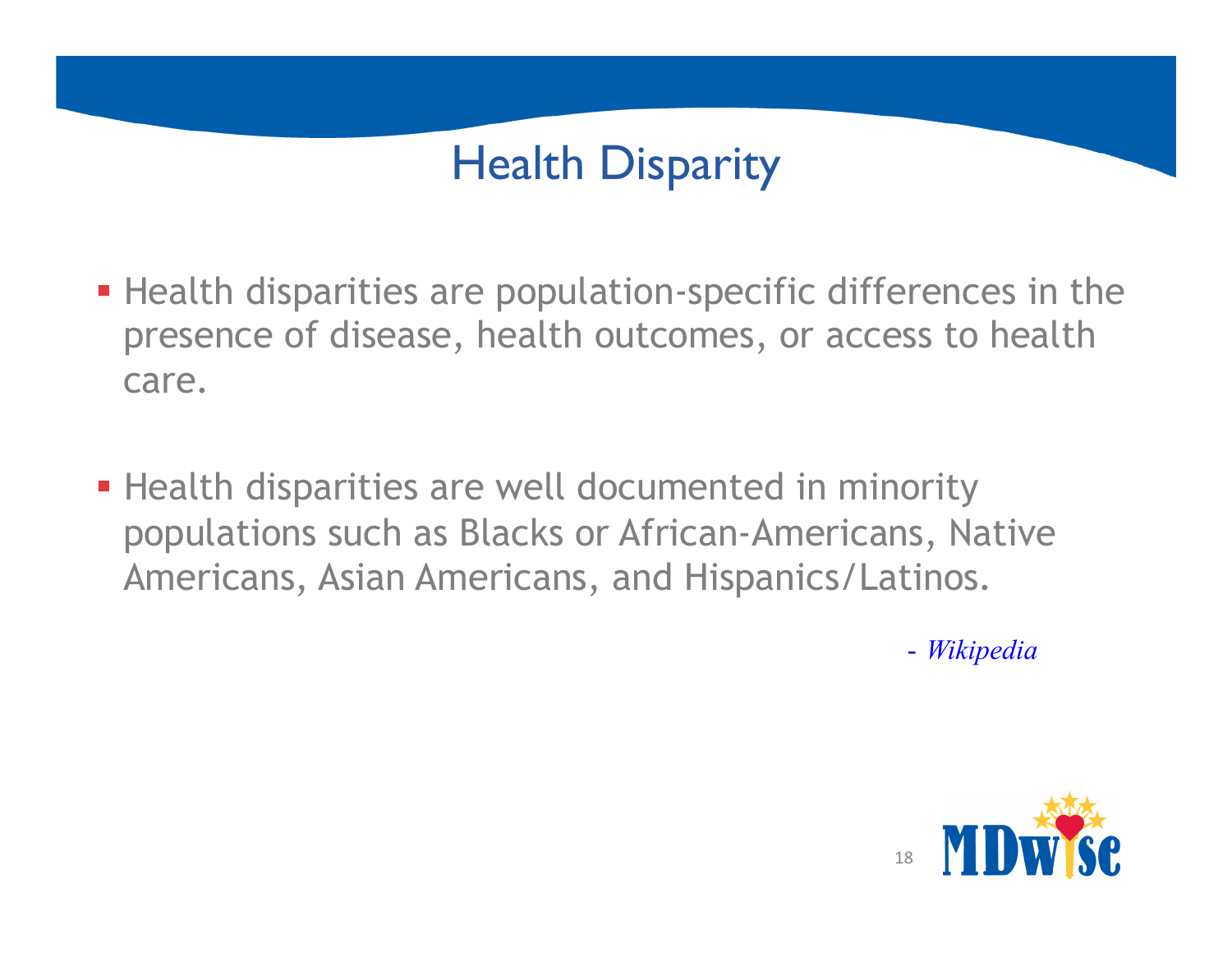#### Health Disparities

There are many different causes of health disparities, however it is generally accepted that disparities can result from three main areas:

- **From the personal, socioeconomic, and environmental** characteristics of different ethnic and racial groups.
- **From the barriers certain racial and ethnic groups encounter** when trying to enter into the health care delivery system.
- **From the quality of health care different ethnic and racial** groups receive.

*- Wikipedia* 

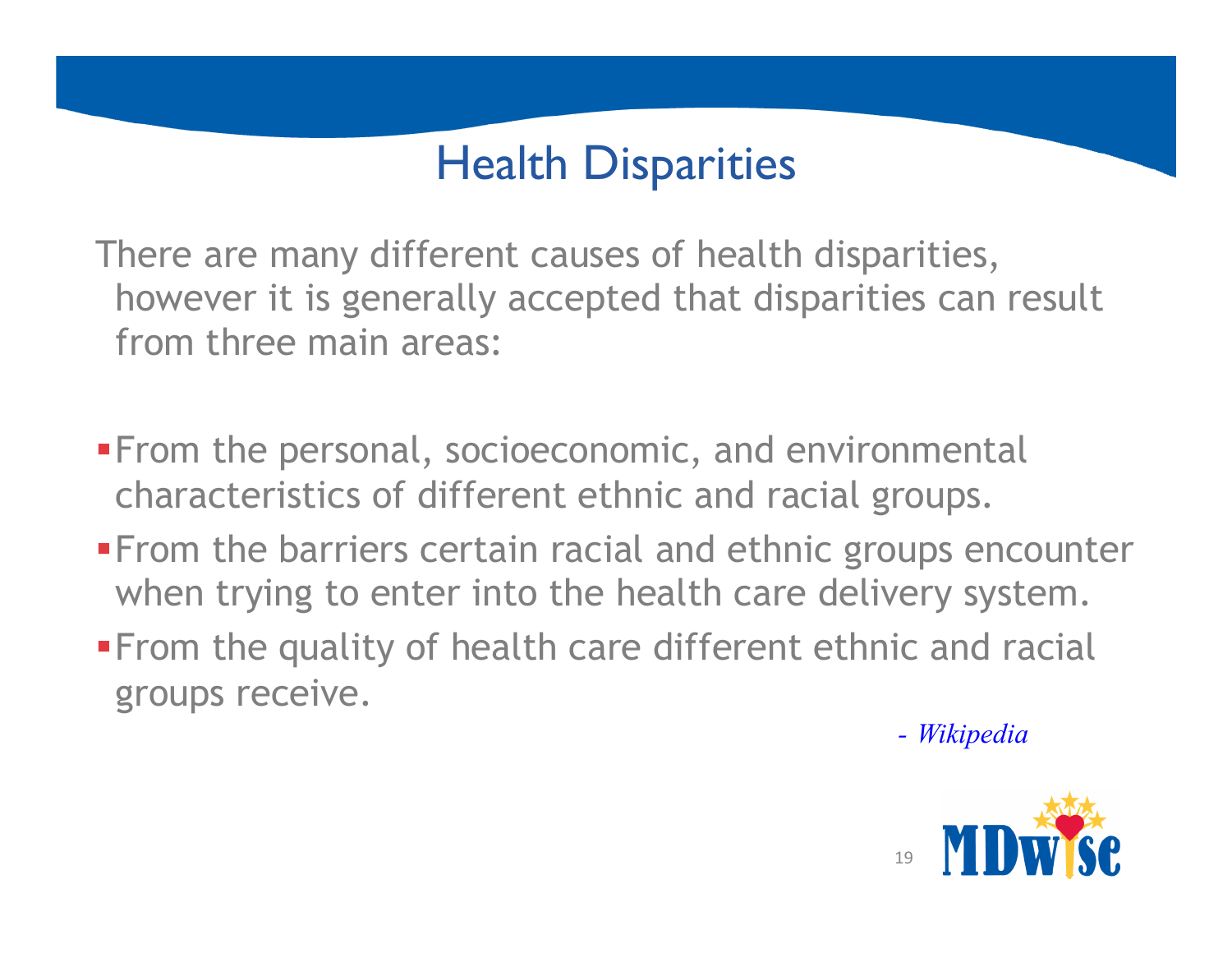#### Health Disparities

#### **Disparities in Access to Health Care**

- **Lack of insurance coverage**
- Lack of a regular source of care
- Lack of financial resources
- **E** Legal barriers
- **E** Structural barriers
- The health care financing system
- **Scarcity of providers**
- **E** Linguistic barriers
- **Health literacy**
- **Lack of diversity in the health care workforce**

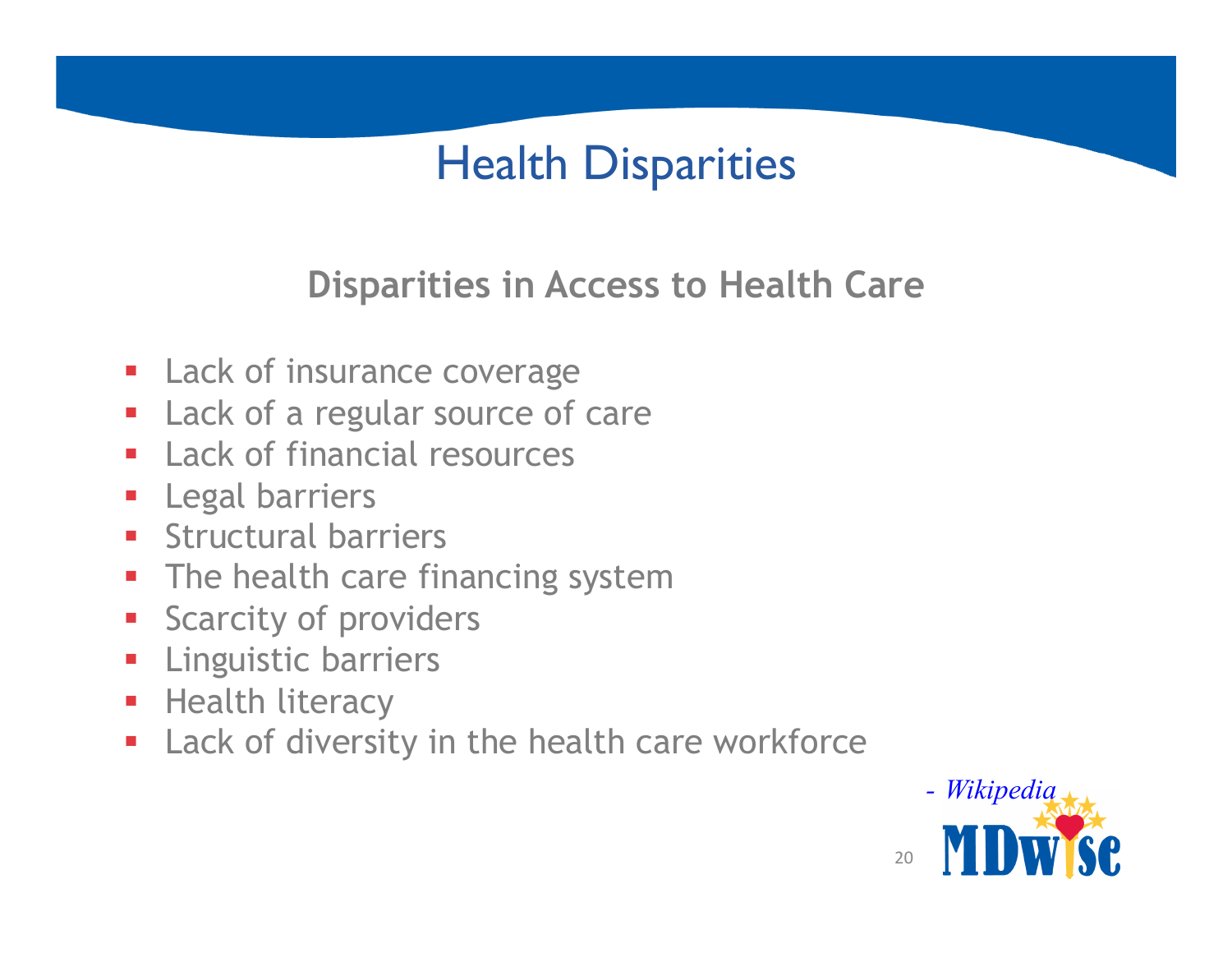#### Health Disparities

According to the National Center for Cultural Competence, the President of the United States has targeted six areas of identified health disparities to address:

- §Cancer
- §Cardiovascular Disease
- §Infant Mortality
- § Diabetes
- § HIV/AIDS
- **E** Child and Adult Immunizations

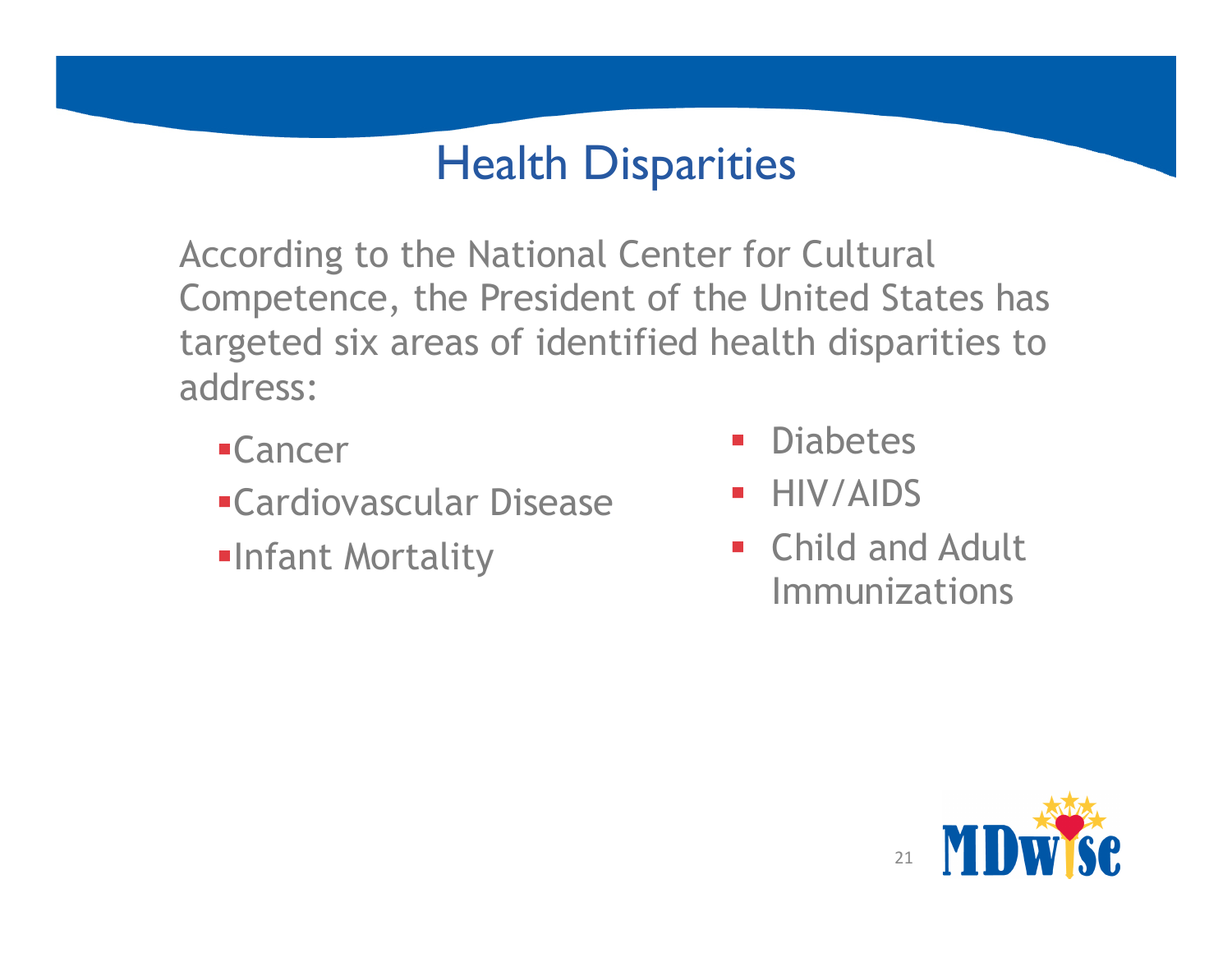## **FEDERAL LEGISLATION**

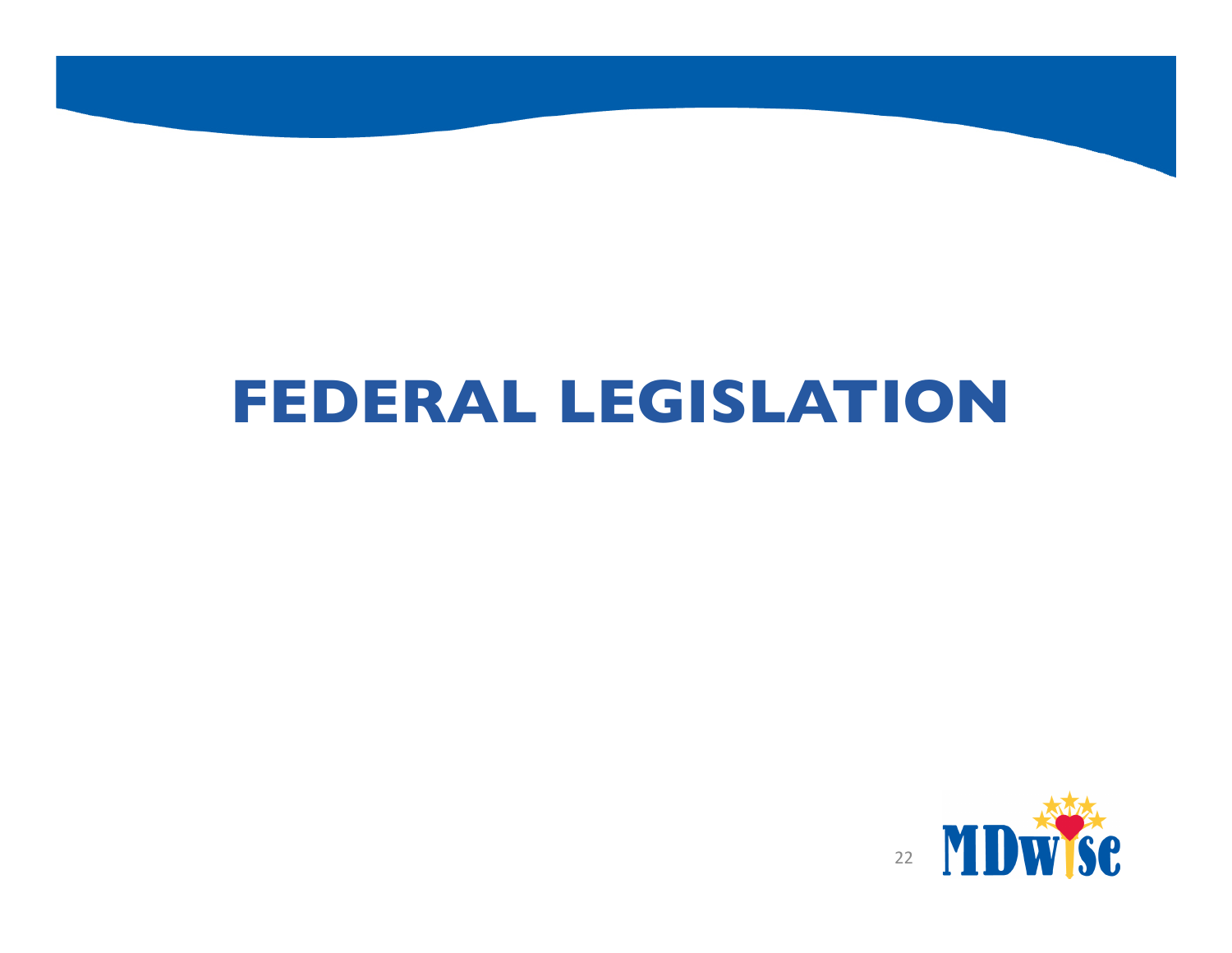#### Regulations

- § Civil Rights Act of 1964
- § Rehabiliation Act of 1973
- **Limited English Proficiency (LEP)**

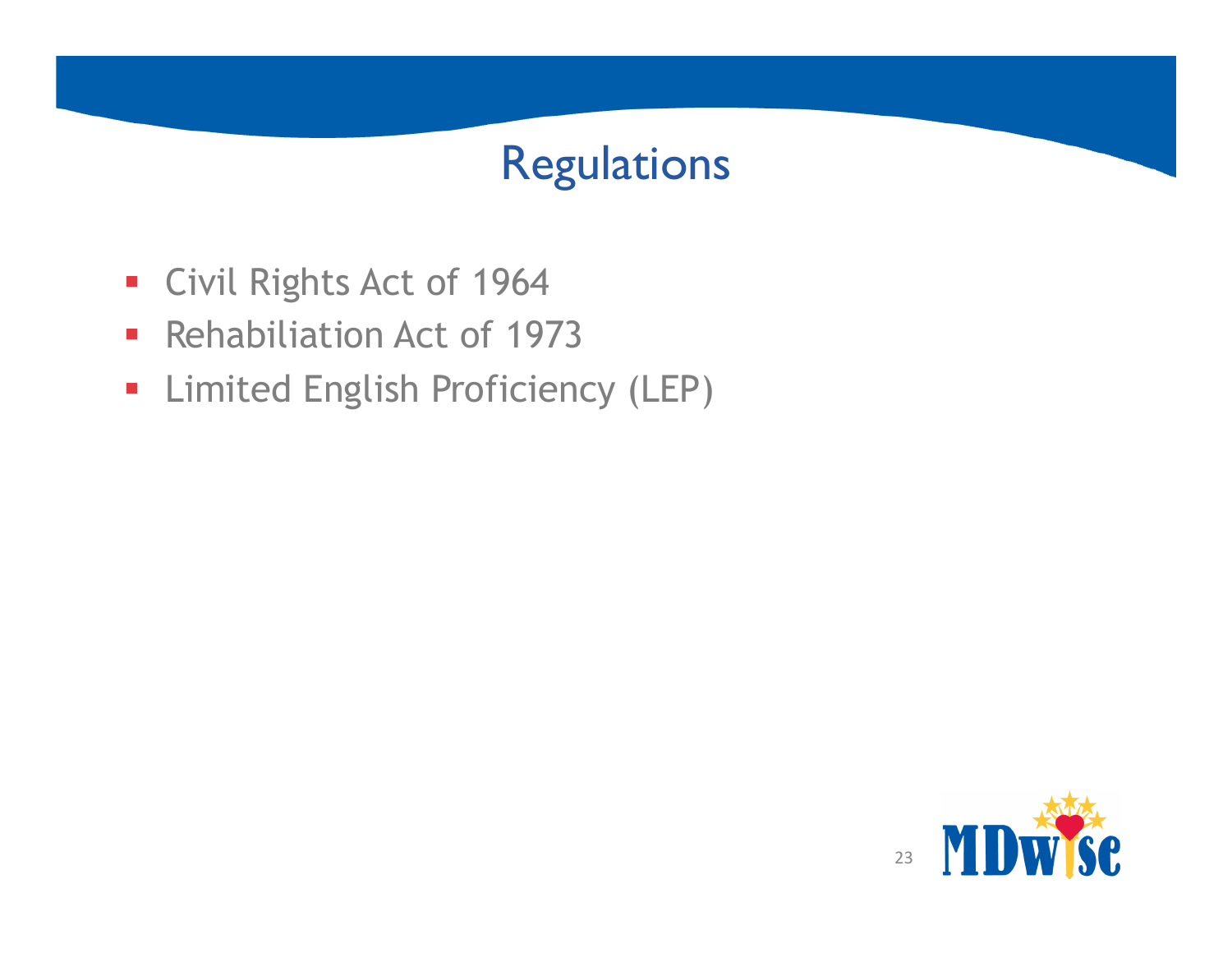#### Civil Rights Act of 1964

- § **Title VI: Non-Discrimination in Federally Assisted Programs** this national law protects persons from discrimination based on race, color, or national origin in programs and activities that receive federal financial assistance
- § **Section 601** Prohibits intentional discrimination of recipients of federal financial assistance
- **Section 602 Protects recipients of federal assistance from** discriminatory acts that disproportionately impact individuals because of race, color or national origin. It also empowers federal agencies to terminate federal funding to a program, or otherwise sanction such a program, that is found to have violated Title VI

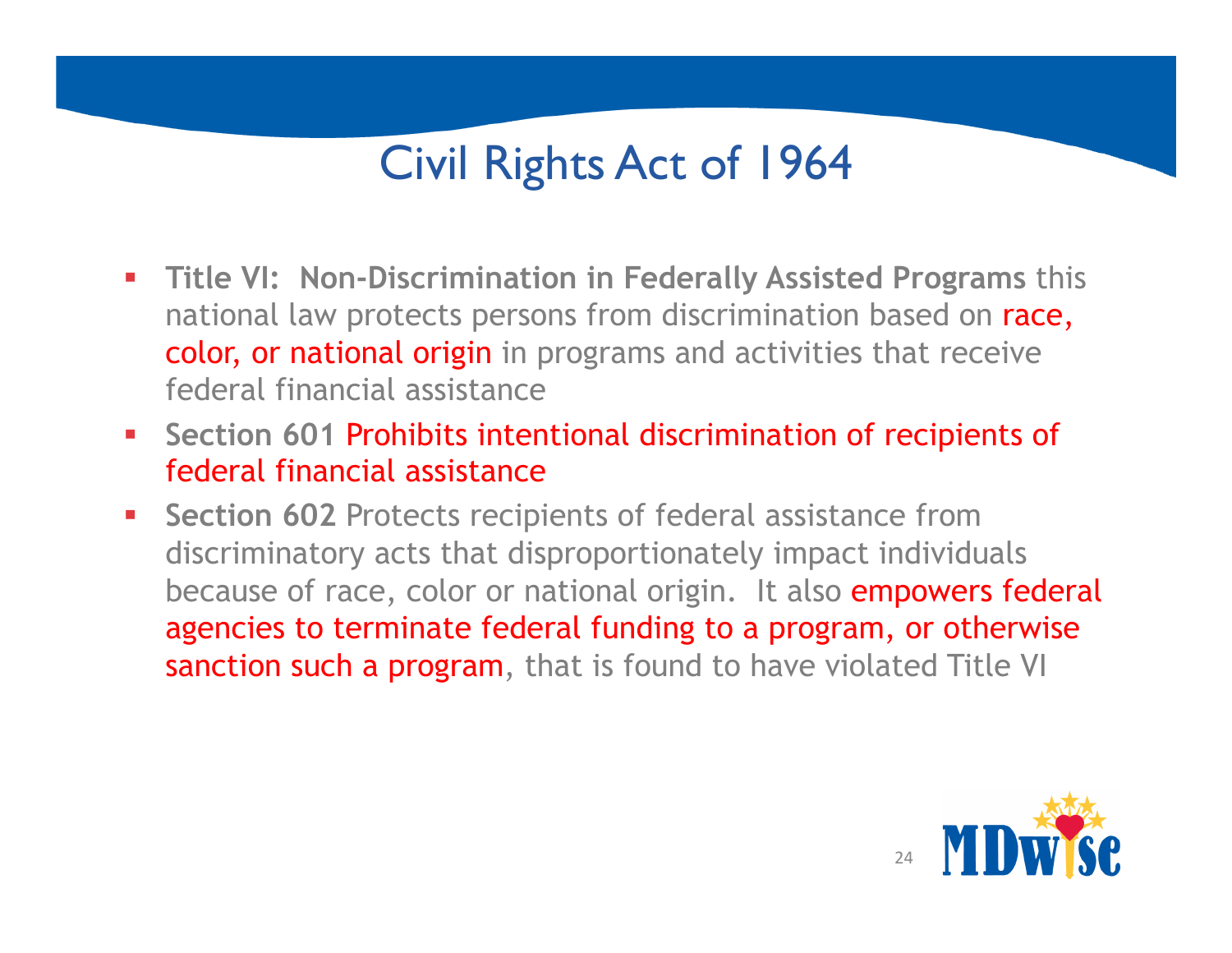#### Rehabilitation Act of 1973

- **Title V:** A federal law that prohibits federal agencies and institutions receiving federal funding from discriminating against people with disabilities
- **Section 504 Protects qualified individuals from** discrimination based solely on disability
- **Section 508 Ensures that the electronic information** technology developed, procured, maintained and utilized by every government agency is equally accessible to people who have disabilities as it is to people who do not have disabilities

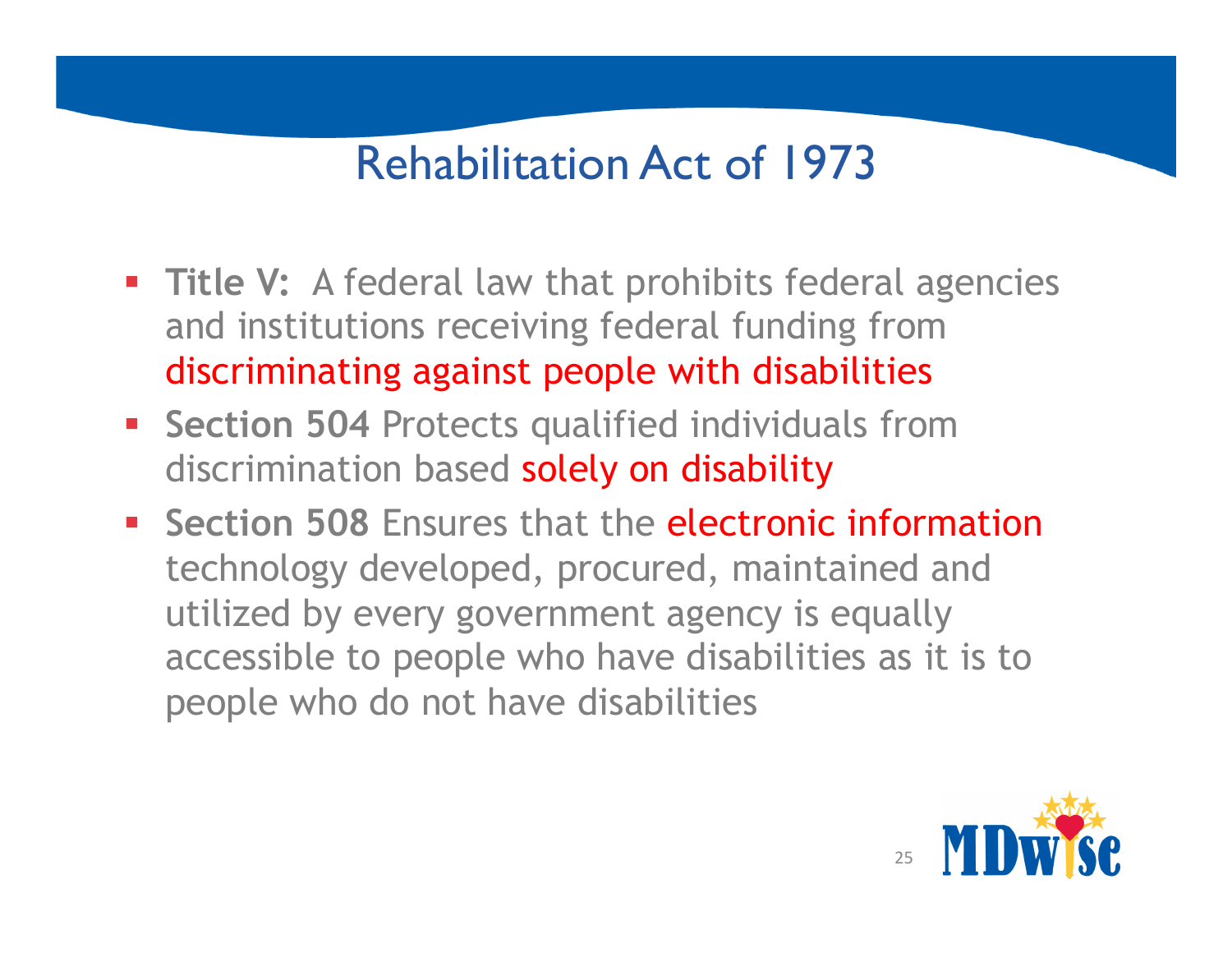#### Limited English Proficiency

#### § LEP

- Executive Order 13166
	- Issued August 11, 2000, by President Clinton
	- Order is titled: "Improving Access to Services for Persons with Limited English Proficiency."
	- Requires Federal agencies to examine the services they provide, identify any need for services to those with limited English proficiency (LEP), and develop and implement a system to provide those services so LEP persons can have meaningful access to them.

*-U.S. Department of Justice* 

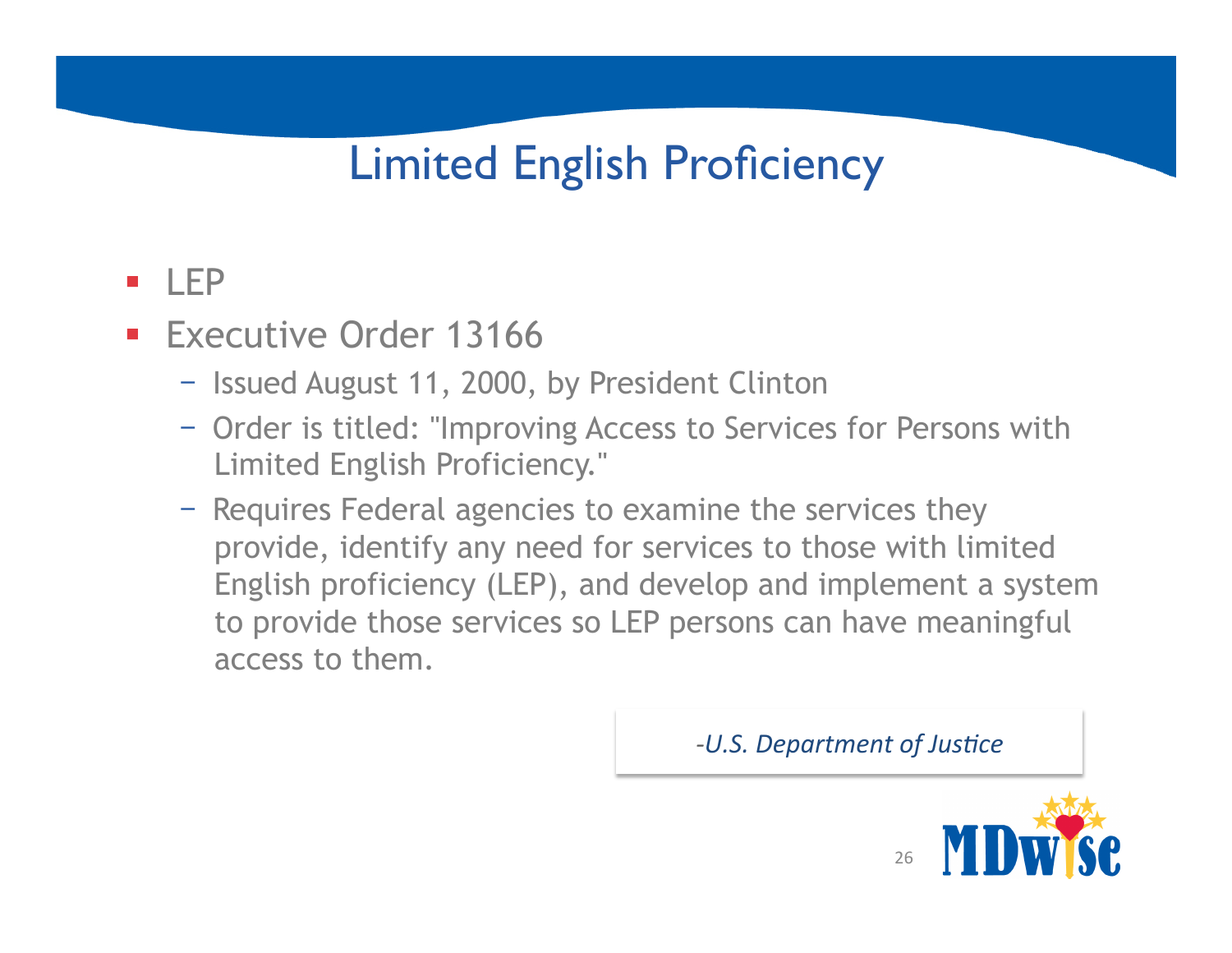## **STANDARDS**

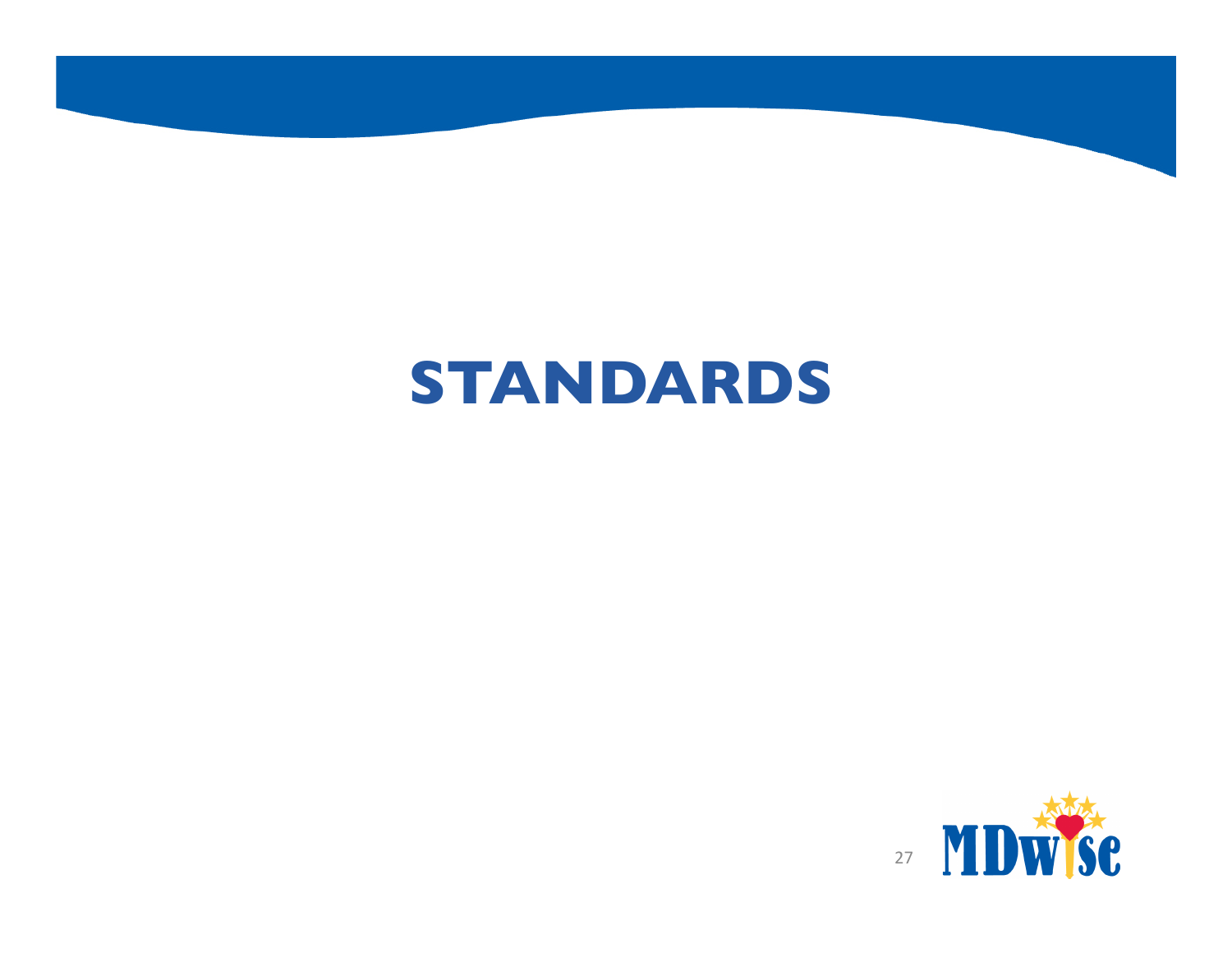#### Federal Standards

- Culturally and Linguistically Appropriate Services (CLAS) **Standards** 
	- In 2000, the Office of Minority Health and the U.S. Department of Human Services published the first National Standards for Culturally and Linguistically Appropriate Services in Health Care.
	- In 2010, a review of the standards was initiated and the Office of Minority Health released enhanced standards in April of 2013.
	- The CLAS standards are intended to advance health equity, improve quality and help eliminate health care disparities by providing a blueprint for individuals and health care organizations to implement culturally and linguistically appropriate services.

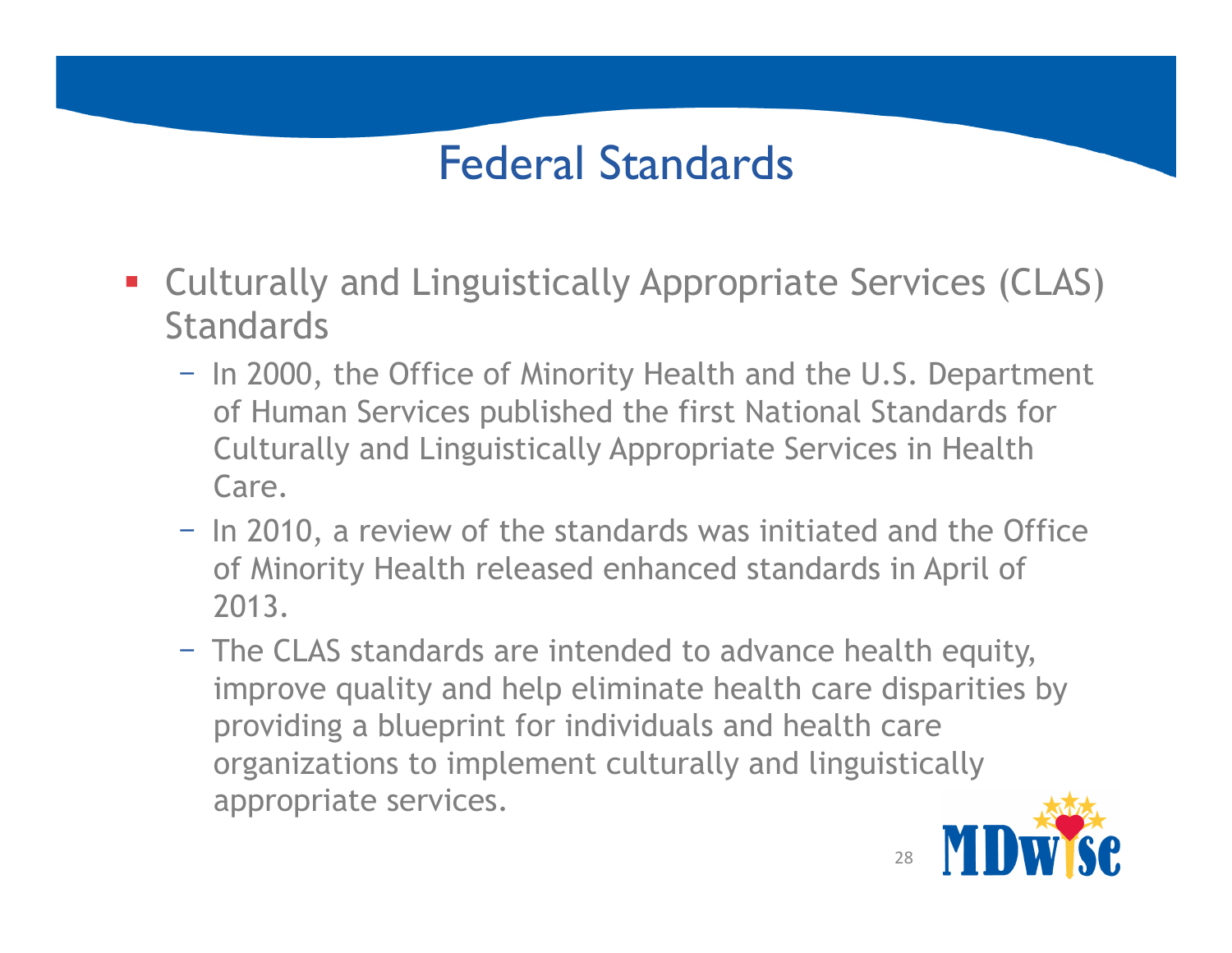#### Accreditation

- The National Committee for Quality Assurance (NCQA) is an accrediting body for health plans across the United States
	- Multicultural Health Care Standards
		- MHC 1: Race/Ethnicity & Language Data
		- MHC 2: Access & Availability of Language Services
		- MHC3: Practitioner Network Cultural Responsiveness
		- MHC4: Culturally & Linguistically Appropriate Services Programs
		- MHC5: Reducing Health Care Disparities